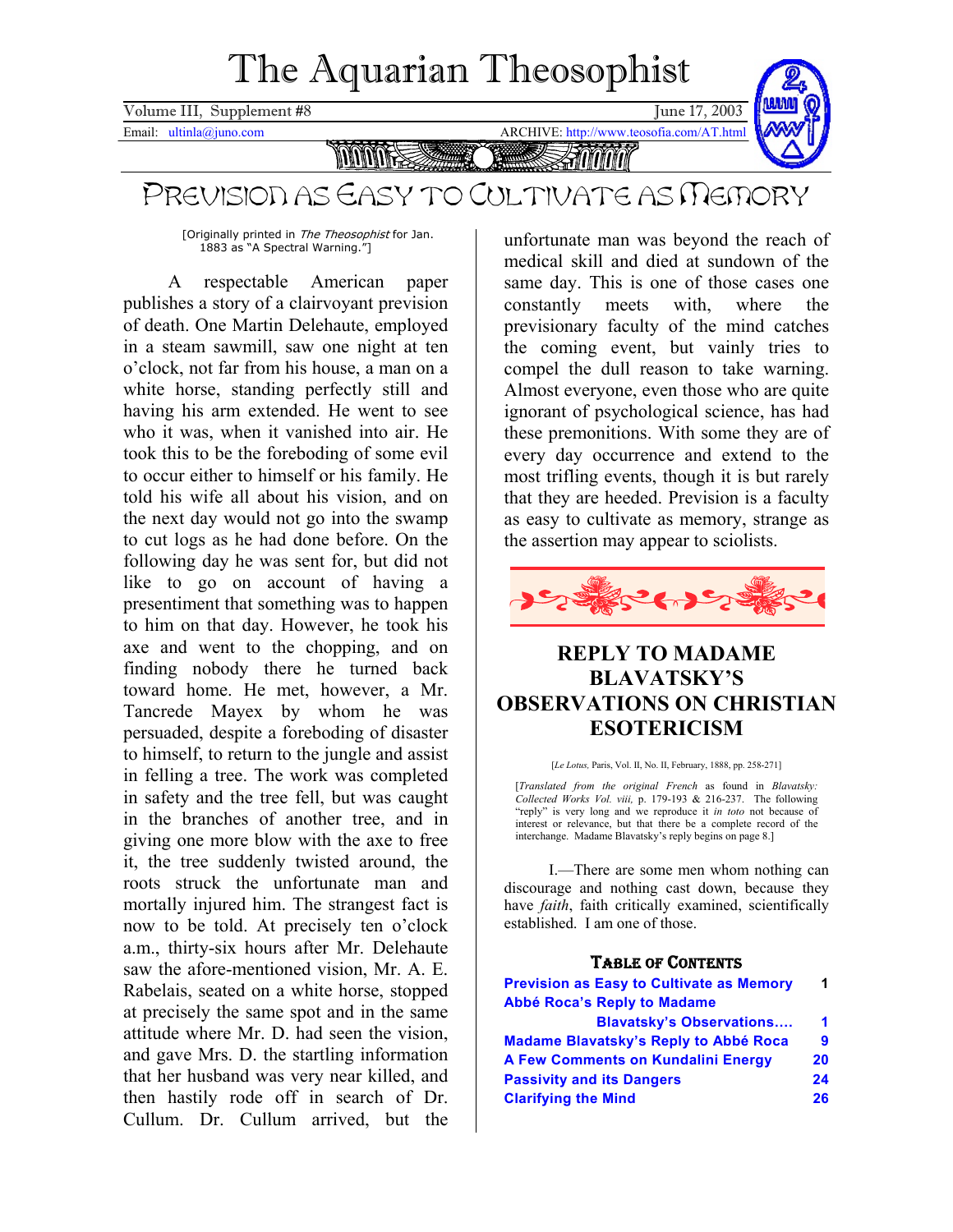Far from complaining of the "drubbing" I have received under the guise of a hearty reception, and as a testimony of welcome, upon my first appearance in *Le Lotus,* on the contrary, I am gratified by Madame Blavatsky's courteous manner and the complete frankness of her language. In my eyes, these are evidences of her sincerity and cordiality, the less equivocal the more forthrightly given. No one would suspect this lady of toadyism with respect to Catholic priests—usually so readily cajoled, and for good reasons, in Ultramontane circles (*Ultramundane,* some would say), where the religion of Christ has all to lose and nothing to gain. I am indebted, very greatly indebted, to her virile intellect, her Amazonian gait and her unceremonious pen, for presenting at the very outset the burning question of Christ "with a masculine vigor," as the Editor remarks, and also, "without ambiguity and without partisanship."

*Without partisanship* . . . . . hum! We shall see. It may happen as it often does, that partisanship exists without one suspecting it oneself. We deceive ourselves so easily! It is so difficult to rid oneself of all personal interest, and, still more, of all partisanship of school, sect, church, caste, etc.!

It is not then without reason that Jesus Christ said: "Deny yourselves, and do not swear by any Master, so that you may hold only to the pure Truth." In his own terms, quite as categorical as those of the Mahârâjâs of Benares, our Christ also declared: "There is no religion higher than Truth." We shall soon see how he expressed himself on this point.

Now Madame Blavatsky, and with her the Chelas and the Theosophists, have taken unto themselves Masters, the Mahâtmas. They make no secret of it, and I do not blame them. From what the Adepts tell us, it would seem that they are ready to offer themselves to the world in their turn as doctors and teachers. That they have many things to teach us, I have not the least doubt. In the article to which my learned interlocutor replies, I have not done otherwise than render my homage to their wisdom. But when, perhaps a little intoxicated by the heady fumes of these encomiums, the Editor of *Le Lotus* exclaims and tells me by nods and winks, "who loves us, follows us," I answer: Patience; I should greatly desire *to love you* at first sight; it would be easy and, moreover, perfectly Christian. I should like to *follow you* also, but on sure grounds, *con pasos contados,* and with the knowledge of where I am going.

I find myself rather in the attitude of Aristotle; for me as for him, there is something which is of greater value than Plato, that is *Truth.* 

The phrase is well-known: "*Amicus Socrates, sed major Veritas*"! If then you are *Truth,* let us have it, but I must have absolute proof.

Before Madame Blavatsky, it happens that another presented himself to the world who said squarely, "I am the TRUTH—*Ego sum Veritas*"! He also told us: "Come unto me without fear, trust in my words, I am the Master, the *unique* Master, and the *only* true Doctor." And again: "I am the *Way,* I am the *Life,* I am the *Resurrection.*"

That is the language of Christ, and if it did not reveal God Himself, it would betray him as the most shameless of impostors. Now to say in the presence of Madame Blavatsky that Christ is an impostor should be carefully avoided, because she would reply with an outright smack on the mouth of the blasphemer. Draw your own conclusions, then.

You will agree, gentlemen, that the way in which Christ puts the matter is even more daring and more masculine than that of your noble Directress. Here, indeed, one can say it is done "without ambiguity and without partisanship," without any personal interest of any kind and with perfect renunciation of self. The testimony in favour of it is such that it stares at you and takes complete possession of you. None can be ignorant of the fact that the life of Jesus Christ was spent in multiplying undeniable evidences of his disinterestedness, and that his death was the supreme confirmation of it, the  $M\alpha \rho \tau \nu \rho i \alpha$  $\tau \in KM \eta \rho$  *iov.* Hence, overwhelmed by so many proofs, a very unlikely philosopher, J. J. Rousseau, once cried: "If the life and death of Socrates are those of a sage, the life and death of Jesus are those of a God!" Socrates exemplifies the highest and purest personification of virtue in the *West,* and I emphasize this because I agree that the *East* has seen incarnations of Wisdom superior to that which expressed itself in Socrates, and for that reason closer to that which was accomplished nineteen centuries ago in the Son of Mary. You see I am not niggardly over my admiration for India.

Further, it must be observed that Jesus Christ himself declares that it is impossible to show greater devotion to one's brothers than that exemplified by sacrificing oneself entirely for them: *Nemo majorem Charitatem habet quam,* etc. When any of the Mahâtmas—Jesus Christ was not one, whatever Madame Blavatsky may think—can convince me that he burns with such a love for us, that he came into the world to prove it and at the same time to bear witness to the Truth, that he himself is in substance this divine *Truth,* and the *Way* which leads thereto, and the *Life* which results from it, and the *Resurrection* which restores that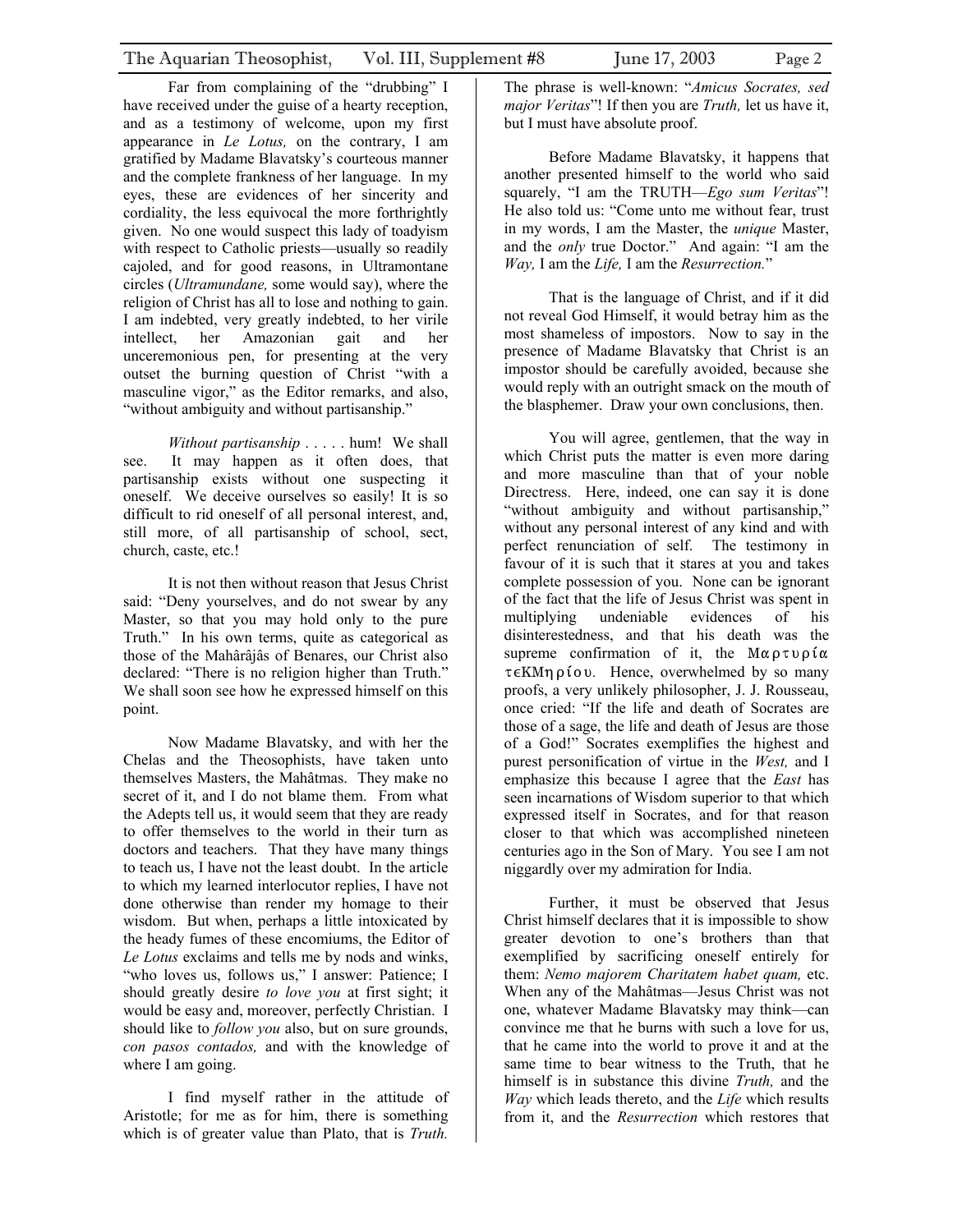*Truth* and that *Life* to our hearts when they have been extinguished in them; when he shall have demonstrated to me experimentally, as Jesus Christ does every day in my soul, "that he is the *unique*  Master and *only* true Doctor," that he is the *Light*  that lightens all men, and the *Principle* at the base of our understanding—*Ego Principium qui loquor vobis;* when, moreover, to sustain these witnesses and an infinity of others no less extraordinary, he shall have agreed to drink from the chalice that Jesus drained at Gethsemane (a cup far more bitter than the one from which Socrates in the West drank the hemlock, or that from which Krishna, Gautama of Kapilavastu, Siddhârtha and all the other Buddhas drank the bitterness in the East); when he shall, without complaint or murmur, *sicut agnus,*  have delivered his body, *a planta pedis usque ad summum verticis,* to the rods and whips of flagellation wielded to the uttermost by the arms of the soldiery and servants, his face to the bruisings, the blows and the spitting of the mob, his head and forehead to the sharp pricking of the crown of thorns, his hands and feet to the nails and hammers of crucifixion, his lips parched by agony to the vinegar and bitterness of the abominable sponge, and, still more grievous, his life, a whole life woven of good deeds and blessings, to the denial of his own disciples, to the insults, the sarcasms, the blasphemies and curses of the priests and pontiffs of his time; when, finally, to all the fury of that diabolical sabbath, to all that outburst of frenzy, of iniquities and atrocious madness, he will reply only with that sublime prayer: "Father, forgive them for they know not what they do!". . . . . . Then, oh yes, then! my dear brothers, I will do more than love you; I will follow you blindly, in a dumb adoration, abandoning all to you; as I have abandoned all to my divine Master and Saviour, Jesus Christ. For then He would be you, and you would be but *one*  with the Father; then you would have lost the great illusion that is called *Ego-ism,* to unite yourselves, like Him, with Âtma-Christos, with the Ego, absolute, eternal, divine; then you would have realized, through the humble and suffering *Christ*  of flesh, the Christ-Spirit, glorious and triumphant, and you would be able to exclaim with our incomparable Paul: "I live, but not so! it is not I who lives, it is Christ who lives in me! *Vivo autem, iam non ego: vivit vero in me Christus*!"

II.—Ah! Believe me, Madame, the true Christians are not all dead with the last Gnostics, as you mistakenly declare. We have preserved, we also, even the Roman Church, however obscured and fallen it may be at this hour, that profound esotericism which is hidden under exoteric forms and uncomprehended dogmas, and which is found, nevertheless, under all religious symbols and all sacred traditions, in the West as well as in the East.

Like yourself, Madame, we distinguish between the  $\chi \rho \eta \sigma \tau \delta s$  of suffering and the  $\chi \rho \nu \sigma \tau \acute{\sigma} s$  of glory, and we know that which you appear to be ignorant of, *i.e.,* that the *unction*  refused by you to Jesus Christ has streamed upon him with the blood of his own immolation, because every sacrificed being is a being consecrated or *Christified,* and he is perfectly *annointed* who is completely offered in bloody holocaust. Nevertheless, you will agree with this, Madame, in recalling the Cycle of *initiation:* "No 'sacrificial victim'," you say rightly, "could be united to *Christ triumphant* before passing through the preliminary stage of the suffering Christ who was put to death." Very good!

It is precisely to fulfil that ritualistic condition that "the Word made itself Flesh" according to St. John, and, consequently, that it becomes able, in our time, after nineteen centuries of crucifixion, to enter fully, before the whole world, into the divine light of the Christ-Spirit, because, as the wise Apostle of the Areopagus teaches, "Christ must suffer in order that he may enter into glory."—"*oportuit Christum pati et it a intrare in gloriam."* The law is absolute, universal, it applies to Him who is the *head,* the *chief,* the "*Principium*" of mankind, and it applies also to each of the Monads, the cells or individual units of the universal social body of which that Christ is the *epigenesic principle.* None of us will enter that glorified body, which is to me the beatific Nirvâna of the Buddhists, without traversing that path which the Gospel calls the "strait gate and narrow way, *angusta porta, et arcta via*" [*Matt.,* vii, 14].

Madame Blavatsky may now see the true meaning of the conversion of St. Paul which she has not understood. St. Paul was an initiate of the Essenian school of Gamaliel, a true Therapeut, a perfect Nazarene, as he tells us himself. He found himself precisely in the condition Madame Blavatsky apparently finds herself today, and where I fear some of the Chelas also are to be found. Like the majority of the Pharisees — which learned sect Paul gloried in following — he acknowledged the glorious Christ, he expected Him, but he did not recognize Him under the appearance of the sorrowful Son of Mary who so little resembled his ideal and that of the Synagogue, with his crown of thorns, his bleeding flesh, with the humiliation of his whole life, with the disconcerting ignominy of his allegedly infamous death.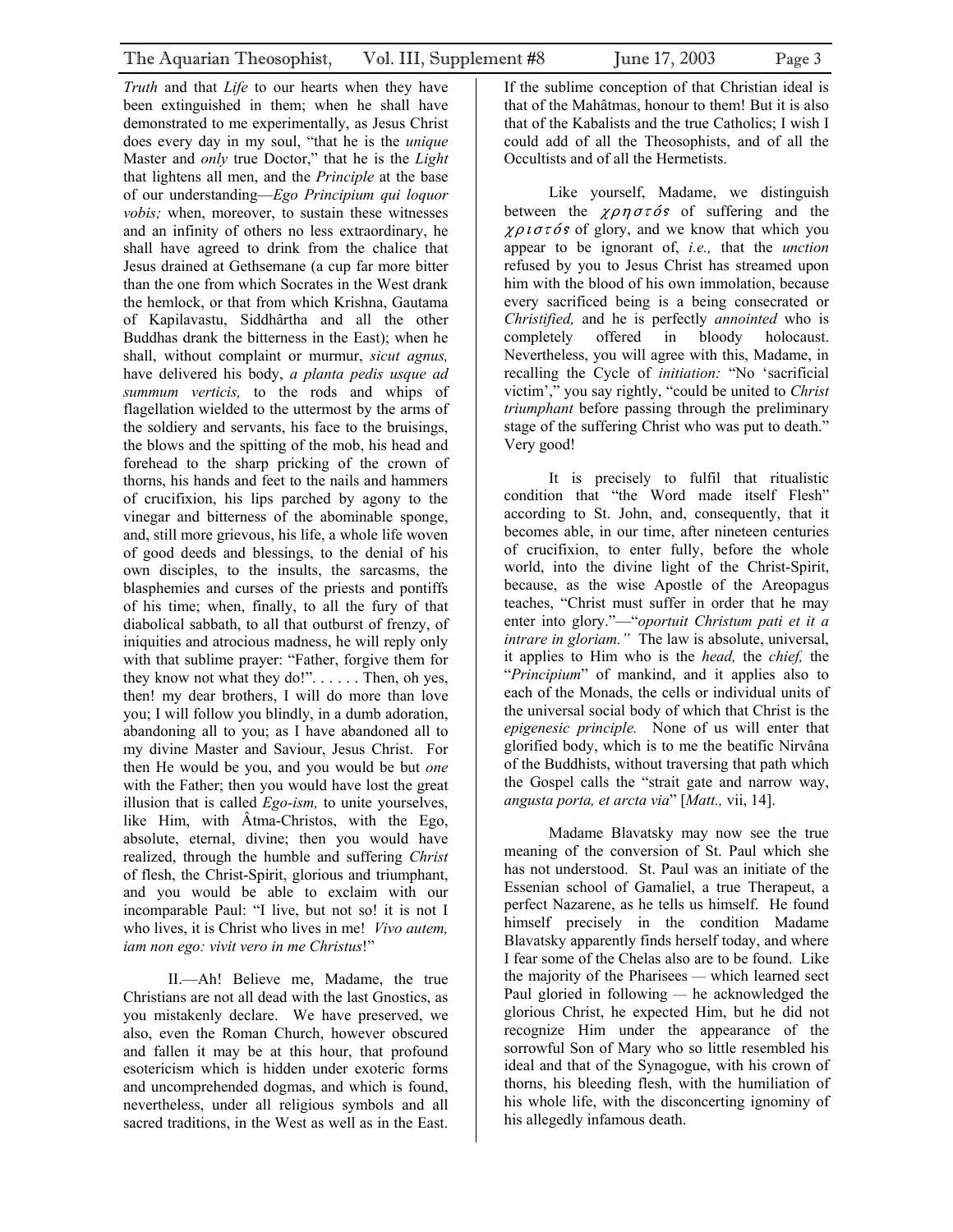Upon the road to Damascus it was given to Gamaliel's disciple to discover his glorious Christ in the very person of the Christ veiled in flesh and suffering, in order to realize in his human body all that was ordained by the Law of Sacrifices, in the Cycle of Initiation of which Madame Blavatsky speaks. What was revealed to Paul was not by any means the Christos of the Gnostics, as she says, but really the Chrestos with all the arcana of his abasement and of his annihilation.

Also, listen to him on his return from Damascus: "I glorify myself not to know among you any other thing but Jesus Christ, and *Jesus-Christ crucified.––Nihil me scire glorior inter vos, nisi Jesum-Christum, et hunc crucifixum.*"

Then, let us say in passing, the Apostle would have taken good care not "to make one mouthful of Saint Peter" as Madame Blavatsky says, because, long before Paul, Peter had deciphered the Arcana of the Passion, and he knew perfectly well that behind the bleeding Christ was hidden, in a kind of chrysalis, the Christ-Spirit, glorious and divine. The proof of this is in the Gospel itself. "What think ye of me?" Christ once asked his disciples. Peter alone answered: "Thou art the Christ, the Son of the living God." "*Credo quia tu es Christus, Filius Dei vivi*"––"Thou art happy, Simon-Bar-Jona, because thou sayest what has not been revealed to thy spirit by any man, but by the Father only." Would that Madame Blavatsky could go to Damascus, and on her journey meet what Paul encountered there! In order to become a perfect initiate and the greatest of Christian Buddhists, that alone is lacking.

I do not deny that she is better versed in Hindû esotericism than I; but I doubt, after having given it careful consideration, that she is as well acquainted as I am with the Gospel esotericism. This is the reason, due entirely to her, why it is difficult to find ourselves in instant accord. I know Buddhism well enough to understand her easily; she does not know Christianity sufficiently well to readily catch my meaning.

Otherwise, would she have dreamed of displaying so much erudition before me, and to remind me of the *astronomical allegory* and the *sidereal symbolism,* in which the priests of the ancient temples saw stereotyped in some fashion all the mysteries of Christianity? It is long since Dr Sepp, to refute Strauss and Dupuis, replied victoriously to the arguments brought against the historic Christ which were drawn from that astral legend. Thus, as that profound exegete remarks, Nature, the real dumb Sibyl, is so full of the Word which informs her that she delivers her oracles and unveils her secrets by means of all the Cosmic

manifestations which occur in the subjects treated upon in our sciences; "*multifariam, multisque modis loquens nobis,* etc."

To answer Madame Blavatsky on this point, I ought to do some plagiarizing, for I know nothing more definitive than what is written in the Introduction to Dr. Sepp's splendid *Life of Christ,*  translated into French by M. Charles Sainte-Foi (a pseudonym of Éloi Jourdain).

I ask pardon of Madame Blavatsky and her readers for referring her and them to that fine monument of our Gnosis.

I have such faith in the progress of critical science that I never despair of anyone—still more of the high intelligences I am addressing at this moment.

Let us be content at present with the valuable declaration made by Madame Blavatsky, which is in agreement with her Masters, the Mahâtmas, namely, that behind the dogmatic formulas and sacramental veils of all the exoteric religions there is a supreme, absolute truth, an essentially divine Christianity, however diversely interpreted, and almost everywhere exploited. This alone is enough greatly to astonish our scholars, and especially to make our Church establishments as well as our Academies reflect! Let them work hard with their mattocks everywhere, for the bread of science demands even more sweat than material bread.

Yes, Priests, yes, scholars, one and the same Dogma is common to the East and to the West. "Theosophists," says Madame Blavatsky, "will bring to light the mysteries of the Catholic Church, *which are really those of the Brâhmanas,* although under other names." So may it be! My first article said enough of how I share in that hope, and this one does not contradict it.

III.—When Christ's suffering will have finished the redeeming and liberating work he came to do for us, and which appears to me to be nearing its end; when, thanks to Christian civilization and to the new sciences which are being inaugurated among us, when, I say, by favour of all these illuminations, the humble and suffering Christ "shall have been sufficiently exalted" in the understanding of the people redeemed by his blood, then, according to his own words, "*he will draw all to him, he will bear them to his Father and our Father, to his God and our God,*" and in that ascension he will encompass the whole world: *Cum exaltatus fuero, omnia traham ad meipsum ascendo ad Deum meum et Deum vestrum, ad Patrem meum et Patrem vestrum*."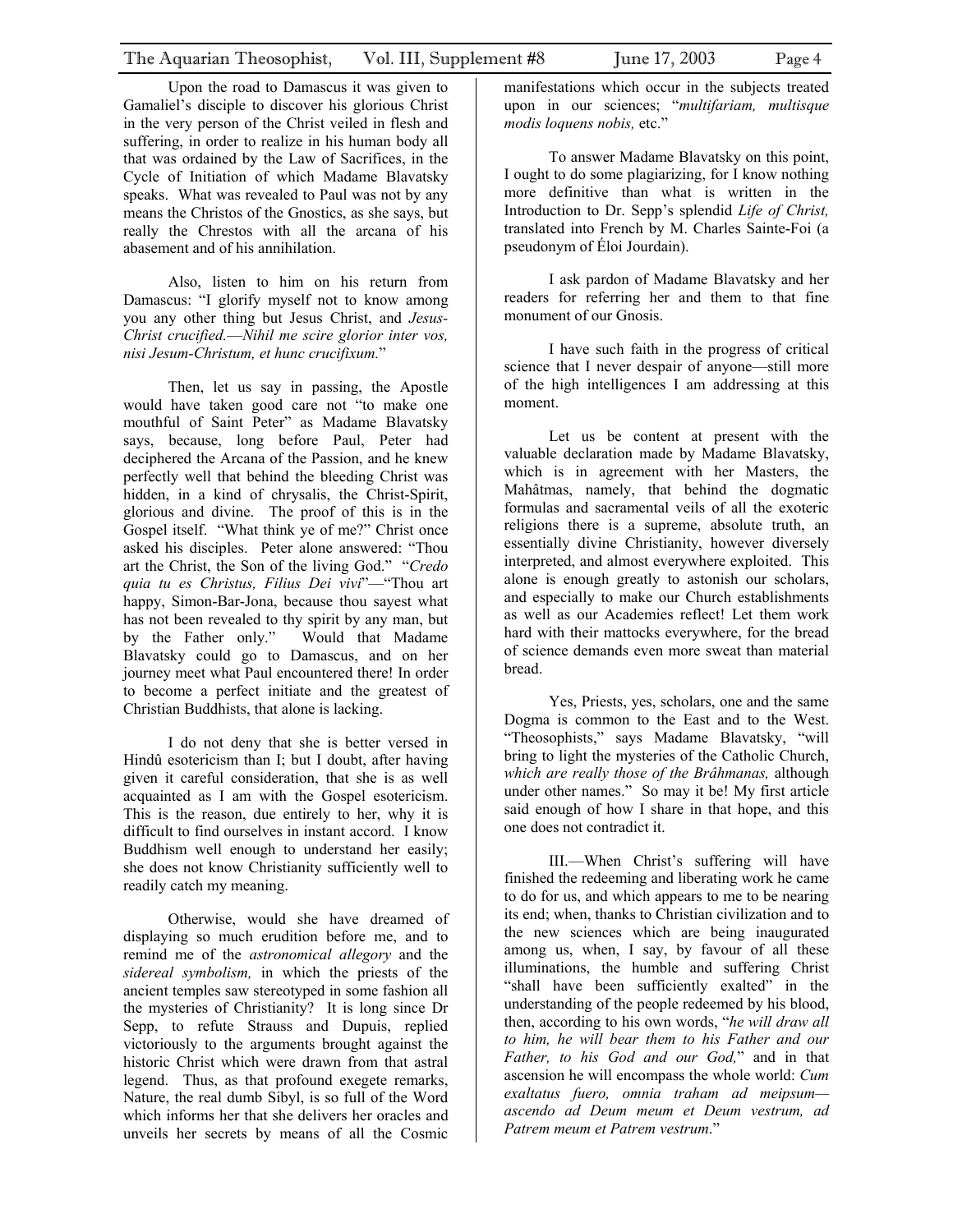Need we comment on this text? As you can see, it would be but to paraphrase the Law of Initiation, such as was formerly practised in the secrecy of the Temples, and such, I believe, as the Mahâtmas and Chelas still practice in their profound and holy retreats. When, by the purifying road of suffering, of expiation, and of death, Christ will be transfigured in the social structure, as he was once personally seen to be upon prophetic Tabor, to the extent that the sorrowful Christ will have become the triumphant Christ, through the sacrifice made to the absolute Ego of all that constitutes the relative Ego or Ego-ism, then, in truth, *Son of God* as He is from all Eternity, as the Word, equal to and consubstantial with the Father, according to the canonical Nicean expression, he will be recognized, acclaimed, glorified by the East as well as the West; then all the sanctuaries will again re-echo his *call,* the "general" salute on the drums will again be beaten, and the *réveille* of his Advent will sound from one end of the earth to the other.

Humanity, overthrowing the barriers which shut in and sectarianize the churches, will travel freely and peacefully toward the promised Sheepfold to constitute a universal family of the Father, under the unique Shepherd's crook of a Shepherd who will be Christ Himself, visibly personified in a Pontiff who will no more resemble the Pope of today, than the Pope of Salt Lake resembles the real Pope of the Vatican.

Is what I say a prophecy? Not on your life. I am only repeating the Oracles, and what the words of the Messiah and St. Paul report. I am, at the most, a wretched phonograph repeating what is whispered to me from everywhere.

While waiting for these prophesies to be realized, believe me, do not be too greatly disturbed, do not be so dreadfully shocked, Madame, at the humility of our Christ! A great mystery, which is no longer one for many initiates, is hidden under his mortifications. Consider now!

In order to assume human nature, and thereby everyday human-hood, with all its individual monads, transitory and ceaselessly renewed on the earthly journey, Christ had to take on himself, in his flesh, all our wounds, all our miseries, all our personal and social infirmities, and to expiate them upon a cross in the streams of a virginal blood, absolutely pure in the Father's sight. To raise this fallen world, sunk lower in the West than in the East—and that is why the earth's axis is inclined, as you know—a lever was necessary. That lever, far more powerful than the one Archimedes asked for, is the *arm of Christ,* that arm which we call "the invincible right of the Father."

Under such a process Europe is evolving, is being morally uplifted; it awakens, it thrills, do you not see it? It grows, it mounts, soon it is going to find itself at the heights where Asia stands awaiting it. The Mahâtmas, their gaze fixed on us, have seen this ascensional movement operating in the turmoil of our revolutions, and they are saying to themselves: This is the psychological moment, let us hold out a hand to our poor brothers, and light our beacons in the midst of their darkness. And that is why, obeying the *mot-d'ordre* of the "Brothers," you have been able to establish 135 branches, which are so many centres of light, not only in Paris, but already in nearly every quarter of the globe. And when, by this means, the East and the West will have met each other and embraced, then, *Arcades ambo,* they will together take their glorious flight toward the Kingdom of Heaven realized on earth, and the divine Jerusalem contemplated by the Seer of Patmos will descend among us, to be occupied by men who will be as Gods, and by Gods who will be as men, even according to the saying of our Christ: *Ego dixi; vos Dii estis*! \*

I am perfectly convinced that if, in my first article, I had been able to give my thoughts their full development—it really calls for a book, and that book will appear, as I am writing it—Madame Blavatsky would not imagine that I invited her and the Adepts to repair to the "Mountain of Salvation" by simply taking the road to Caesaro-Papal Rome, "where still the Satan of the Seven Hills reigns," to speak like Saint-Yves. She would have understood, on the contrary, that "we shall all have to take the trouble of travelling at the same pace on the route which leads to Meru."

This religious synthesis, and the social harmony and divine felicity which will result therefrom, will not be here on earth so soon, she says: "We are but at the beginning of Kali-Yuga, of which 5,000 years have not yet elapsed while its full duration is 4,320 centuries and it will only be at the end of the Cycle that the Kalkî-Avatâra will come." I do not deny that. Alas! I even believe she is right; I am not competent to judge in the matter. But, well-founded or not, those calculations are not going to contradict what she calls my "optimistic hope."

As for me, I have simply wished to speak of the epoch when, thanks to the progress accomplished among us by religious economy, and the Christian civilization that we owe to the diffusion of the *entirely new Spirit* of our Holy Gospel, it will become possible to overthrow these obstacles, I mean the mountains of error, of prejudices and passions, which have hitherto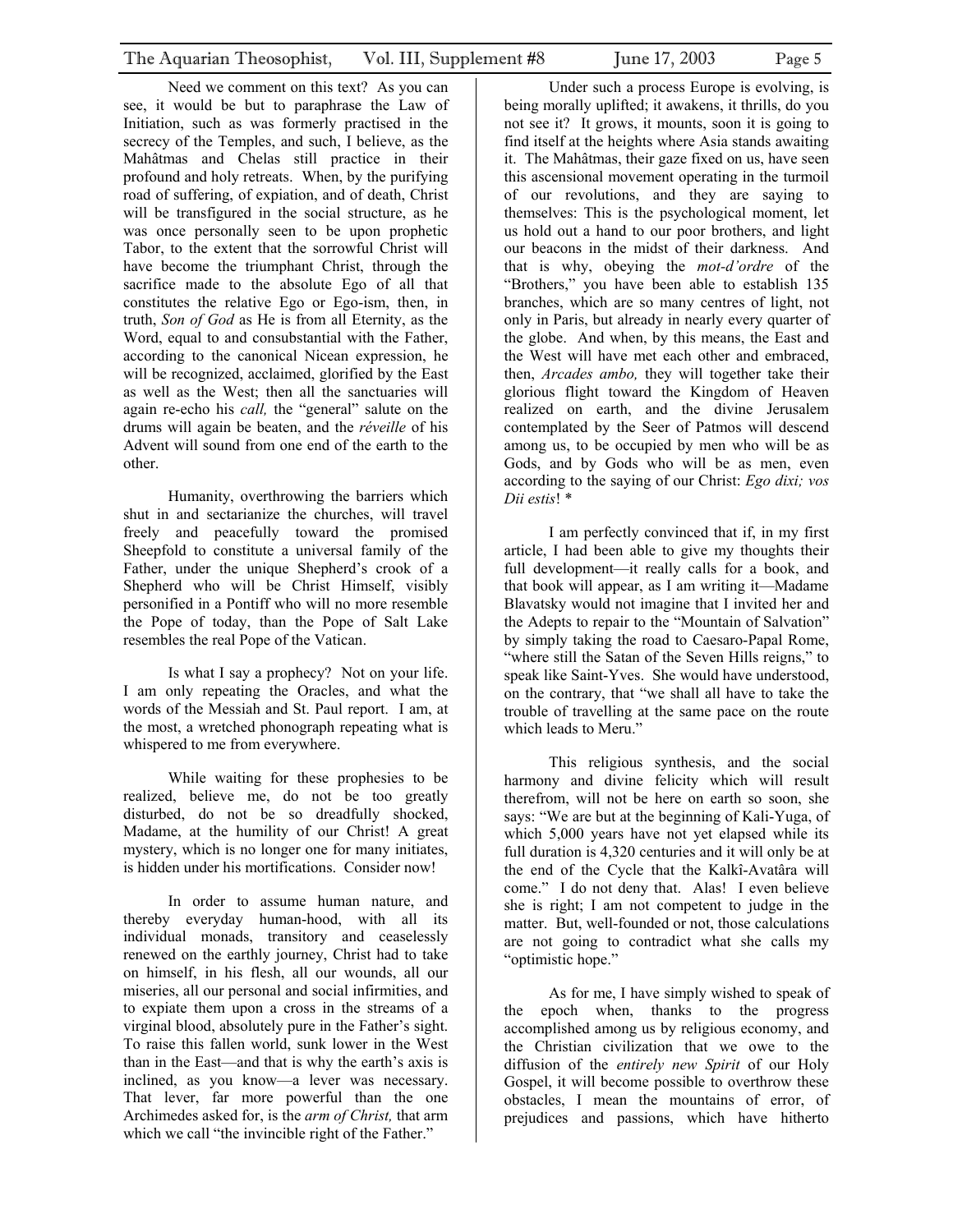prevented the East and the West appreciating and listening to each other. These obstacles, these barriers, as everyone understands today, are the political work of Caesar. All our misfortunes come to us from that monster, who is the Satan of whom our Parables speak. Witness Jesus Himself on that point.

But first, I must remind you of the cry of triumph that, like a clarion cry of the morning watchman, echoed four years ago in the centre of Paris: "In the twentieth century war will be dead, frontiers will be dead, armies will be dead, Caesars will be dead" and the rest. An immense multitude, assembled at the Château-d'Eau, quivered with enthusiasm under the fiery breath of that prophetic Word, and the echoes sent that emotion far and wide. Shall it be said that Victor Hugo, whose genius was above all made of presentiments and foresight, shall it be said that Paris, France, Europe—Christendom from one end to the other is nourished on illusions and flatters itself with optimistic dreams? Oh! yes, yes, what is stirring in the entire West and in the whole of America is really the spirit of Christ, you may be sure! Christendom does not realize itself unless it comprehends that it belongs to Christ. "*Mens agitat molem."* Its Redeemer possessed it, and St. Paul would be socially right in our times: "*Non estis vestri, vos estis Christi.*" O people, Christ holds you! Upon the Keep of Vincennes, the Pythoness spoke truly when, a hundred and ten years ago, she flung the blazing words to the world by the mouth of Diderot, prisoner of State: "*Deus, ecce Deus*!" "Arise, ye peoples, Deliverance is near!"

Do you see, Dear Madame, if one wishes to do justice to the system of our Redemption and the genius of its Founder, one must do two things: first, "not make a question of principles or doctrines into a question of persons or ecclesiastical establishments," as one of your brilliant compatriots, Madame Svetchine, said; the Roman Church may no longer find itself at the height of the Holy Gospel, but the Gospel itself has lost nothing of its scientific, religious, and social value, for all that; it may be that the Christian priesthood has fallen, greatly fallen; but its decadence in no way involves that of Catholicism. It would be well to read Rosmini-Serbati in this connection! In the second place, we must bear in mind the deplorable state of the West when our Messiah came to open the Era of our Redemption, at once religious, social, economic, and political.

But who can tell the frightful ravages working in the popular understanding and in the heart of the Roman world, through the Satanic

influence of the Caesarian idea which has ploughed it up for so many centuries? Who can narrate the vices inoculated into Europe by the abominable system of "might makes right" (tyrannizing and brutalizing the peoples, everywhere tied to the soil and riveted by the fetters of more than one kind of slavery), and which were at the heart of all the intellectual, moral and corporeal miseries everywhere, "*erantes et jacentes sicut oves non habentes pastorem,*" as Jesus Christ said.\*

Although Cain, Irshu, Nimrod, those true fathers of Caesarism, were of Asiatic origin, it was not, however, upon the extreme East but upon the West that the calamities, let loose by those great villains, by those first schismatics from the divine and social Law which had governed all mankind until they arrived, precipitated themselves. The Oriental peoples saw that whirlwind of evils quickly decline toward the horizon and direct its course toward those distant shores which are enclosed by our mountains and seas.

Hence it was that some Fathers of the Church remark that Christ, dying on the cross at the extreme limit which separates the West from the East, held his face turned, his eyes open, and his arms extended toward the West. It is to be observed that the statutes of the Law of Ram were not broken then and are not entirely so even yet in Asia, while among us there remains no trace of them, since Julius Caesar stifled the last survivor of it in Druidic Gaul. If rightly understood, we should perhaps notice that the great law of the Abramid temples is exactly that of which the Redeemer spoke: "I am not come to destroy it but to raise it up, to fulfill it" throughout the whole world—*Non veni solvere, sed adimplere*! [*Matt*., v, 17].

Madame Blavatsky is too well initiated into the secrets of the primitive sanctuaries to be ignorant, that, long before Jesus Christ, the Hindû peoples had already passed through the social stages which our Messiah came to lead us through in our turn, in order to re-establish the equilibrium between these two great divisions of the human family, so long disrupted. She knows that, before this rupture, the entire world, as witnessed by Moses, had one sole and identical religious language, one sole and identical social constitution: "*Erat terra labii unius, et sermonum eorundem*" [*Gen*., xi, 1].

I am going to say something which not all of my brethren in the priesthood will understand, and that the more illiterate will probably condemn: "The East already had Messiahs and Christs, *humanly* realized, when the West had only received, through the ministry of Moses and the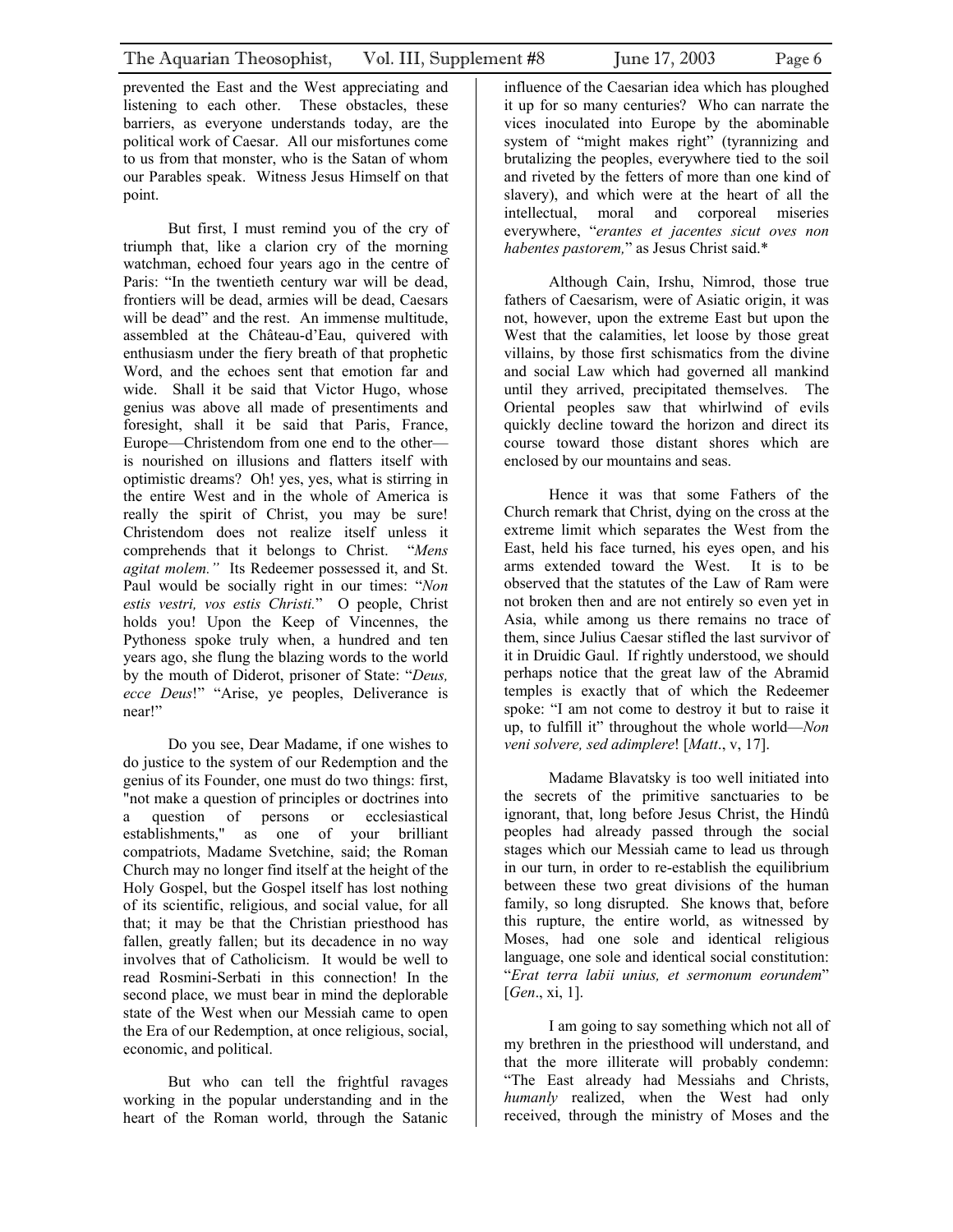Prophets, distant promises of its religious and social Redemption."

It is said that "the Jews, thanks to the Legislator of Sinai, found themselves economically at the level of India, when our Messiah came." That is possible, even probable; but what cannot be doubted is that the Western peoples, ruined by Roman Caesarism, were in a very backward state. Also, notice that while our social evolution, our religious Redemption, and our economic revival will continue, the Jews, the Hindûs, and the Chinese will remain stationary, or if they move at all it will not be forward. They will wait; they are still waiting. And what are they waiting for? I believe I do not deceive myself; they are waiting until we are in a condition to step out at the same pace as themselves; when the hour will strike to resume the march forward toward the Paradesa of Ram to which we shall return with them, hands clasped, with the same triumphant song.

And it is in this way that is explained in my mind the failure of the Christian preachings outside the particular sphere that the earliest priesthood of our Church had to evangelize: "preach first the Gospel to the scattered sheep of the house of Israel," *or of Ram* (the family of Israel belongs to the Abramite stock and the primitive spelling of Abraham is Abram, *i.e.,* Ab-Ram, issue of Ram). Madame Blavatsky enjoys holding Christ and our Church accountable for the impotence of our efforts in the East. She takes that set back as a defeat of Christianity, while, on the contrary, it is the confirmation of the Messianic plan when regarded in its true meaning. With statistics in hand, invoking and confirming the testimony of the venerable Bishop Temple, she observes that "since the beginning of our century, where the Christian missionaries have made but *three million* converts, the Mohammedans have acquired *two million*  proselytes without the cost of one cent." "A sign of the times!" she exclaims.

Oh, yes! a sign of the times, if one knows how to understand it, an evident sign that our religious economy is peculiar to the West and had but little to do in the East under the preliminary form of our Christian Churches. But wait! Lay aside the idea that it has provided a course of redemption for all the peoples who were ruined and martyred by the Caesarian brigandage. You will see later! You will see how it will spin, that top our globe — in its entirety, under the whip of the glorious Christ.

I could add a large number of observations to the foregoing. I omit here four large pages in the draft that I am transcribing, but I am not closing yet. Let me run through a few points with meticulous care because the ground of argument is going to become a burning question.

So long as the work of the Redemption remains with us, the Holy Gospel of the Deliverance will not depart from our Latin, Greek, Protestant, Anglican, Anglo-Saxon, and Anglo-American churches; but when, according to the promise of the Liberator, Christianity will have overthrown and annihilated Caesarism in all its political forms, great things will be seen!<sup>1</sup>

I have promised to let you hear the voice of Christ; this is your opportunity, so listen: "The principle of brutal and criminal force will be driven from the earth." In other words, which are those of the Gospel: "*Princeps huius mundi ejicietur foras*!" Satan-Caesar will flee from every quarter, his strongholds will be razed, his structures destroyed, his laws abolished. "I have conquered that abominable world: *ego vici mundum*!" All economic, religious or social establishments not made by my heavenly Father, and whose foundations are not sunk in justice and divine verities, will be uprooted, utterly extirpated: *Omnis plantatio, quam non plantavit Pater meus coelestis, eradicabitur*! From that day, the judgment is given, and the crisis begins: "*Nunc judicium est mundi*, νύν κρίσις στι τού κόσΜου τούτου."

Had I space enough at my disposal, I would not merely quote five or ten or a hundred texts. Evoking the Prophets, Christ, and his Apostles, and the Fathers of the primitive church and the entire Carmelite and Franciscan tradition, I would fill a book with their lightning and thunder. However, that would only be repeating what I have already published in *La Fin de l'Ancien Monde* (The End of the Ancient World) and one should not quote oneself.

If the priests knew how esoterically to read the dismal parables and funereal prophecies in our Gospel which relate to *the end of the world* and the *consummation of the cycle;* if they knew how to understand the symbolism of those *mountains that fall,* the *globe which trembles,* the sun which turns black as a coalsack, the *moon* which no longer reflects light, those *constellations* which are extinguished, those *stars* which fall, those *trumpets*  which sound under the breath of Angels, those *foundations* which are split open, that *last judgment* 

<span id="page-6-0"></span> $\overline{a}$ 1 [The Editor of Le Lotus, as is fully explained on the first page, is not responsible for the opinions of contributors. We would draw the attention of censors in countries where Le Lotus goes, that this is a controversial subject, but that we ourselves, do not take part in politics.-Editor, Le Lotus.]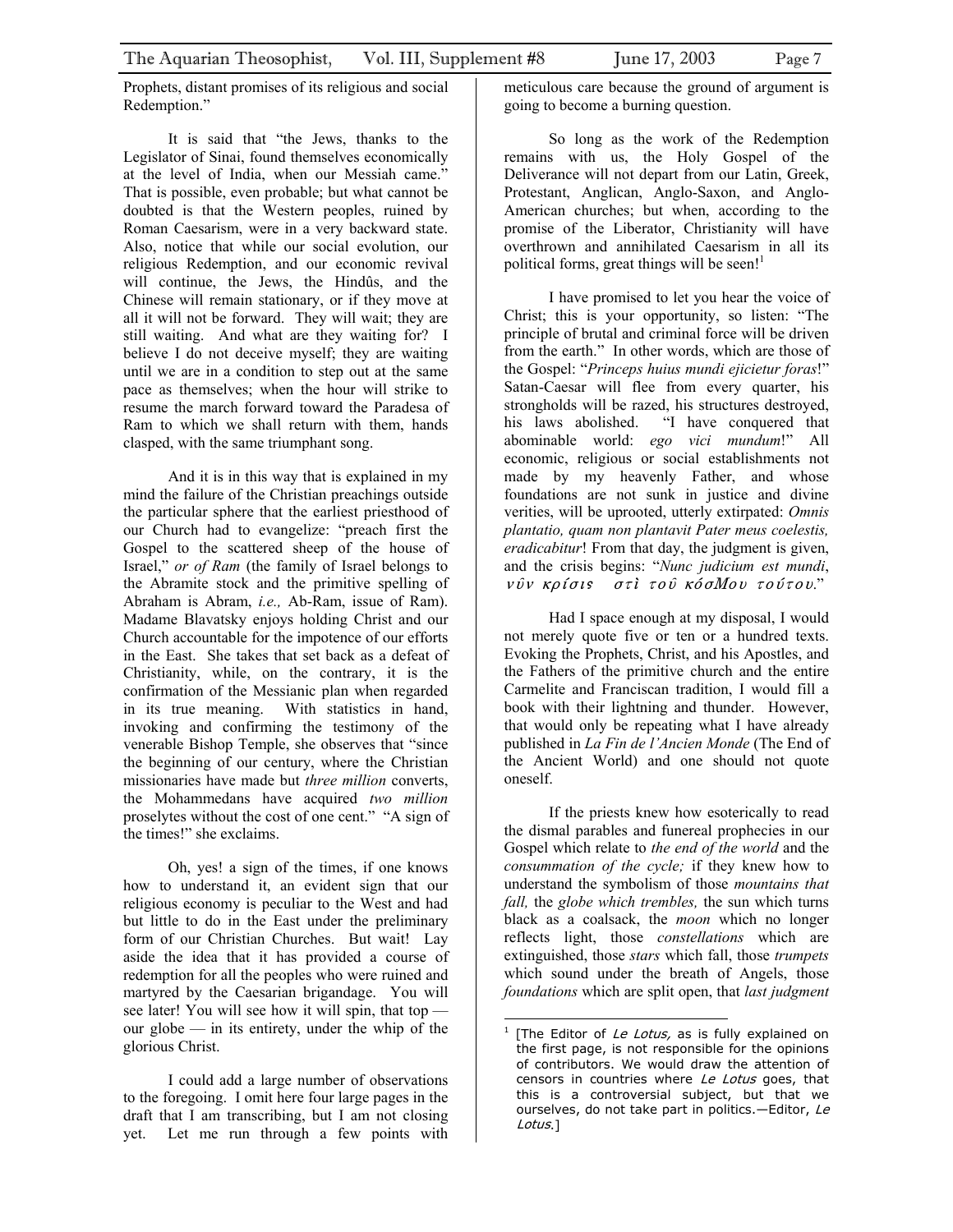which will separate the goats from the sheep . . . they would see that these prodigies are already three-quarters realized, no doubt, in forms unexpected by the Vatican and in our sacristies, but none the less the exact fulfilment of the transcendental promises of our divine Liberator. They would also understand that the *world* and the *age* spoken of by Jesus Christ were not what our poor exegetes have imagined, but really the *world*  and the age of the infamous Caesar and his abominable policy; a *world* and an age for which Jesus refused to pray—*non pro mundo rogo*! — for the very simple reason that he came to destroy them; a *world* and an *age,* finally, which are none other than those of which John on the one hand, and Tacitus on the other, spoke frankly: *Totus mundus in maligno positus est— corrumpere et corrumpi soeculum est.*

Permit me to inquire of Madame Blavatsky, in view of the general shake-up of social disintegration, of political decomposition and ecclesiastical divisions, to which old Europe as a whole is reduced in our time (and above all France, precisely because it is the eldest daughter and the Soldier of Christ), if she still thinks that my "hope is optimistic" and that Victor Hugo was under an illusion when he said, "in the Twentieth Century all that will be ended." Does she believe that the destruction of the rotten structure could yet, for a long time, be conjured away by the desperate efforts of him she calls — she herself — the Mohammed of the West, the more because he has an understanding with "the man of iron" whom he has lately decorated with the title of the Chevalier of Christ, to the great amazement of all Catholics?

I repeat, I believe the hour is near, very near.

Caesar, that is the obstacle, that is the enemy! Once that monster is overthrown all will be changed. I do not wish to say that one bugle call will suffice to collect all peoples under the crook of the One Shepherd. But at least the way will be open, the West and the East will march together under the conduct of the same Christ-Spirit, and, *vive Dieu,* we shall indeed finish by re-entering the Paradise! The future is ours, thanks to the wise strategy of our Redeemer, and thanks to the sufferings of the Chrestos.

Humanity has a fabulous destiny before it. We would not be understood, neither you, Madame, nor I, if we revealed that glorious future now.

Madame Blavatsky contradicts me far less than she thinks she does. I withdraw the words *Yliaster* and *Sat* which she does not allow, in order to propose that of *telesme* which was employed by Hermes-Trismegistus. Will she accept that? I

doubt it. The fact is, there is no expression in our poor language to denote what I wish to say; but she certainly must have understood me, and that is enough.

Outside or beyond God, she accepts nothing, absolutely nothing, not even a mathematical point. She is right. However if one is not a *pantheist*  and Madame Blavatsky is no more that than I am one must express oneself in such a way that our readers will not take us for such. To be better understood, let us say, then, that God is immanent in the Cosmos, *present* through all and in all, but *distinct* from all. Are you satisfied, Madame? Yes, indeed? Well, so am I.

But, really, I do not understand how she can tease me about the *triple meaning* that we canonically recognize in our Holy Scriptures. The Gnosis, she says, in agreement with the Gupta-Vidyâ, provides *seven* keys, and not merely *three,*  to open the seven mysteries. Is Madame Blavatsky ignorant of the fact that the Christian Doctrine is essentially *ternary* in all points in which the Buddhist teaching is septenary? This is not to say that we do not appreciate the real basis of the Oriental system any more than you could misunderstand the real foundation of the Western system. We have simplified and summed up your theory without distorting it. Our three keys are equivalent to your seven and include them, as your seven are equivalent to our three which they subdivide.

Everyone knows that the white ray is decomposed into three principal colours which, themselves composite, produce, by a new decomposition, the seven colours of the rainbow. Similarly, analyzing the human being, St. Paul, the true father of our sacred science, describes in him three chief elements which he calls *spirit, soul,* and *body:* "*integer spiritus et anima et corpus*"; the Buddhists, being able to analyze man still further, discovered *seven principles* in him. There is no contradiction in that; you are right and we also: your seven are our three and our three are your seven. Such is our dogma, appropriate to our intellect and our mental categories, less subtle and less penetrating than yours, but also simpler because more rudimentary. We confess and adore in God a *unique* essence, proceeding in *three*  distinct persons, in *three* diverse principles of action, and energizing the creature by *seven*  operations which we call the *seven* manifestations or the *seven* gifts of the Paraclete. There is in all this something which recalls the *seven* distinct states of your *prajñâ,* which answer in their turn to the *seven* modifications of matter, and to the *seven*  forms or *seven* classes of the phenomena of force.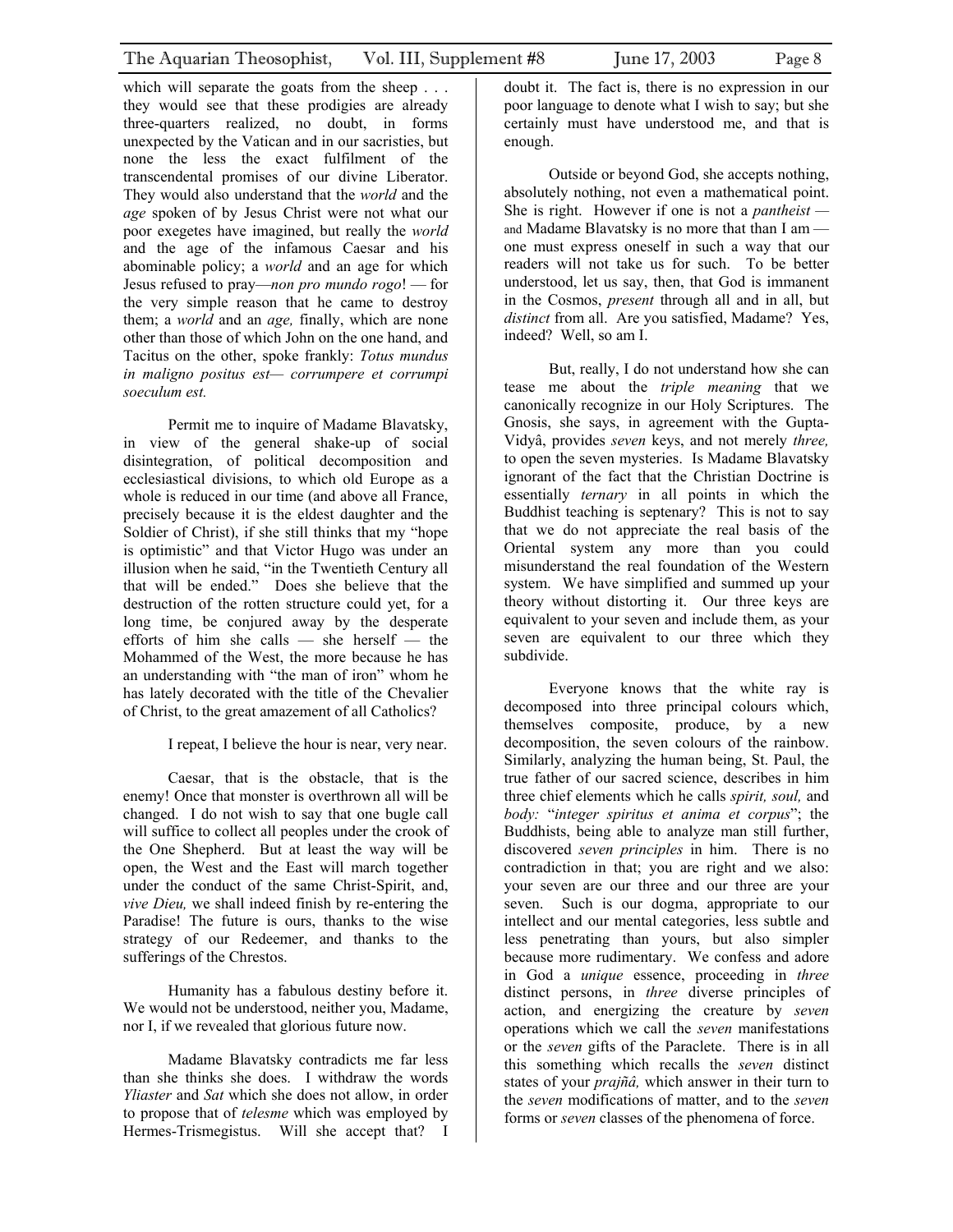<span id="page-8-0"></span>I like to believe, Madame, that the better we understand one another, the better we shall appreciate one another, and, who knows, God willing, maybe do some good to the poor of the West-and to the poor of the East also, for, as you know even better than I do, the poor are not lacking there, even in places not far from the Mahatmas.

ABBÉ ROCA, *Honorary Canon*.

# **REPLY TO THE MISTAKEN CONCEPTIONS OF THE ABBÉ ROCA CONCERNING MY OBSERVATIONS ON CHRISTIAN ESOTERICISM**

#### **H. P. BLAVATSKY**

[*Le Lotus,* Paris, Vol. II, No. 13, April, 1888, pp. 3-19]

In the February issue of *Le Lotus,* the Abbé speaks of a "drubbing" [*bourrade*] which he believes he received from me. At the same time, with a meekness which I will not call Christian—because the Christians are neither humble nor gentle in their polemics—but certainly Buddhistic, my interlocutor assures me that he bears me no ill-will. On the contrary, he says he is gratified by "my courteous manner and the complete frankness of my language," quite natural results of my "Amazonian gait."

A more cavilling mind than mine could find something to say to that. It would point out, perhaps, that such a superabundance of adjectives and personal epithets, in reply to observations on a subject as abstract as religious metaphysics, denotes quite the opposite of satisfaction. But Theosophists are but seldom flattered by their critics, and I myself have often received compliments more ill-turned than those the Abbé Roca lavishes on me. I should be wrong, therefore, not to appreciate his courtesy, especially since in his touching solicitude in considering my personality, and in order to do justice to my "virile intellect" and to my "masculine vigour," the Abbé has

consigned the theological Christ to the background and has not breathed a word about the *esoteric* Christ.

Now, as I have nothing to say of the first, and as I deny *in toto* the Christ invented by the Church, as well as all the doctrines, all the interpretations, and all the dogmas, ancient and modern, concerning that personage, I begin by declaring the Reply of the Abbé to my "Notes on Christian Esotericism" to be no answer at all. I do not find, in all his voluminous letter, one single expression that would seriously contradict my objections, by refuting them logically and scientifically. Faith — and above all blind faith — cannot be "critically discussed"; in any case it can never be "scientifically established," even though the Christian reader may be well satisfied with such casuistry. My interlocutor even bears me a grudge for having "displayed" what he pleases to call "such erudition." That goes without saying. Against historical and valid arguments, he can offer as an objection only one single fact as "experimental" proof: Jesus Christ unceasingly telling him *in his soul* "that he is the *Unique* Master and the *only* true Doctor." A feeble proof, indeed, in the face of science, law, and even the common sense of an unbeliever!

It is obvious that the famous paradox of Tertullian: "*Credo quia absurdum et impossibile est*<sup>"</sup> has nothing to do with a discussion of this kind. I thought I was addressing myself to the erudite mystic, to the socialistic and liberal Abbé Roca. Have I disturbed myself merely for a *priest,* a *fidei defensor*! The Abbé gets out of it by saying: "I know Buddhism well enough to understand her [me] easily; she does not know Christianity sufficiently well to readily catch my meaning." Grieved as I am to contradict him, truth must nevertheless come before all else.

<span id="page-8-1"></span> $\frac{1}{1}$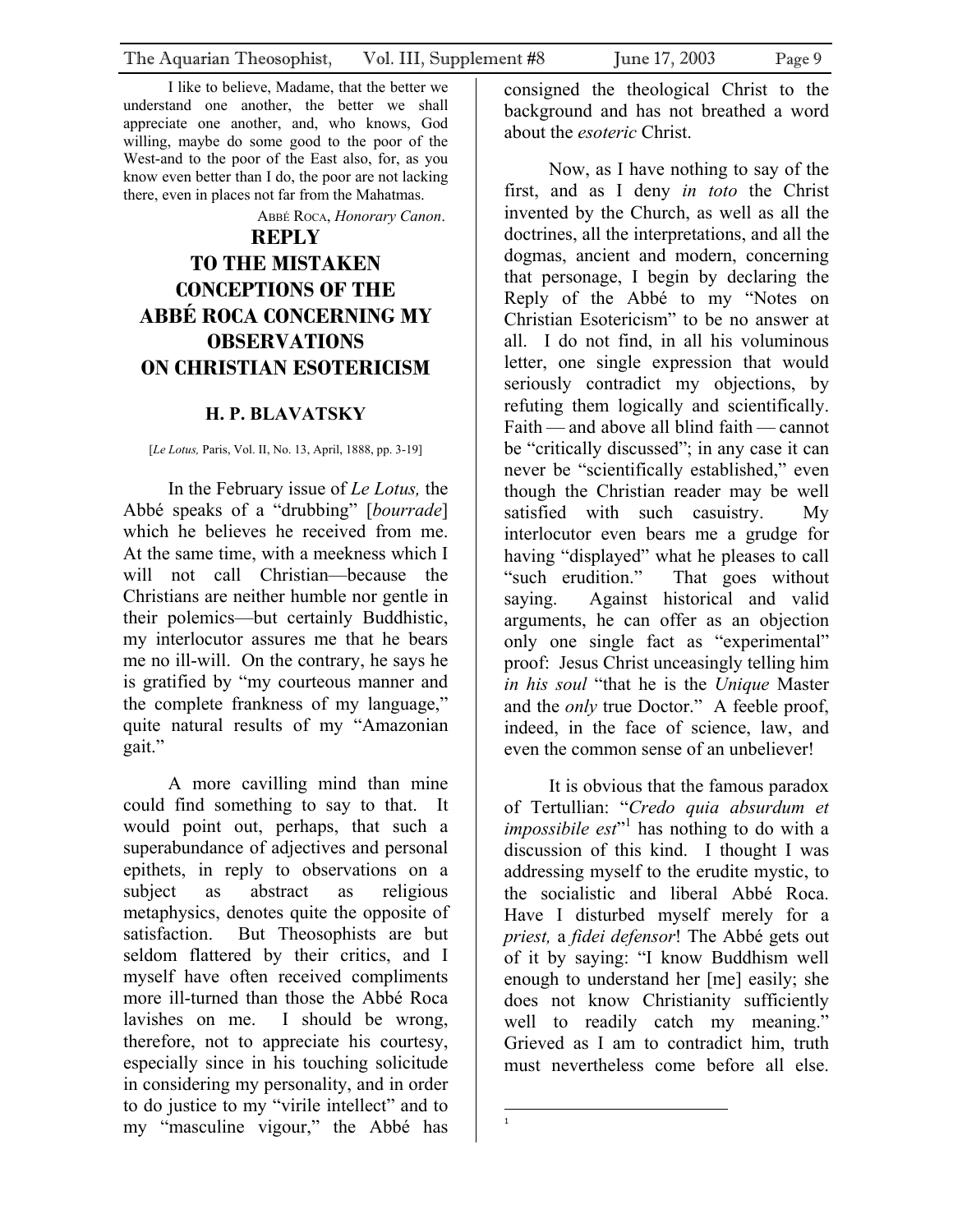The Abbé deceives himself in fancying he understands Buddhism; it is easy to see that he does not know it even *exoterically,*  any more than Hinduism, even in its popular form. Otherwise would he have ever placed Krishna, as he does on page 3, among the Buddhas? Or again, would he have confused the name of a historical personage, Prince Gautama, with his mystical titles, enumerating them as so many Buddhas?

Does he not write, indeed, in speaking of Jesus, that the chalice from which he drank was "far more bitter than the cup from which Socrates in the West drank the hemlock, *or that . . . . which Krishna, Śâkyamuni[,1](#page-9-0) Gautama of Kapilavastu, Siddhârtha, and all the other Buddhas*" had drained? This "and all the other Buddhas" is a definite proof for us that the Abbé not only knows nothing of esoteric Buddhism, but has not the slightest idea of even the simple historical and popular biography of the great Hindu reformer. This is exactly as if, in speaking of Jesus, I should write: "Orpheus, the Son of Mary, Emmanuel, the Saviour, the Nazarene, and all the other Christs who have been crucified." Without further wasting time in pointing out a number of *lapsus linguae* relating to Sanskrit, Brâhmanical and Buddhist terms scattered throughout the articles of the Abbé Roca otherwise very learned articles and certainly very eloquent in style—that example is sufficient to permit the public to judge if my critic knows the first word of Buddhism in the present discussion Can it be that the Abbé confounds it, as so many others have done, with Theosophy? In that case I may be allowed to inform him that Theosophy is neither Buddhism, Christianity, Judaism, Mohammedanism, Hinduism, nor any other *ism:* it is the

<span id="page-9-0"></span> 1 This title, thanks to the kindness of Monsieur Gaboriau, did not appear at all with the others in Le Lotus, but I have the first proofs where it is found in the order indicated above.

*esoteric synthesis* of the known religions and philosophies.

Surely I must know something of Christianity—the popular and especially the exoteric—to allow myself to enter the lists against so erudite a Catholic priest as my adversary. Should one not say rather (admitting for the moment that I have not been able "to catch at once" *the Christianity of the Abbé Roca*) that my esteemed interlocutor is not too well aware of what he preaches? That, having thrown to the windmills his cap of an *orthodox* and *papistical* ecclesiastic, ignoring the true esotericism of the Brâhmanas and the Buddhists, of the Pagan and Christian Gnostics, as well as of the authentic Chaldean Kabalah, and knowing nothing of the doctrines of the Theosophists, he has fabricated for himself a Christianity of his own, an Esotericism *sui generis*? I confess that I do not understand him.

*Bhavishya-PurâŠa*, have drawn their Of his "*Law of Ram*" and his "*Ab-Ram, issue of Ram*" (?) —I know nothing. I know perfectly well the VA¤®ÂVALI or genealogy of the Sûrya and the Chandra races<sup>[2](#page-9-1)</sup> from Ikshvâku and Budha<sup>[3](#page-9-2)</sup> to Râma and K ishŠa, the common source whence the PurâŠas (ancient *Scriptures*), the *Bhâgavata*, the *Skanda,* the *Agni* and the divine, human, and dynastic genealogies. A copy of it is to be found in the royal library of the *Mahârâjâs* of Udaipur (the most ancient of the Indian royal houses, whose family genealogy has been examined and sanctioned by the Anglo-Indian government). Râma is a *historical*  personage. The ruins of cities built by him

<span id="page-9-1"></span><sup>&</sup>lt;u>.</u> <sup>2</sup> Sûrya and Chandra (Solar and Lunar) are terms used respectively for the two great primitive and radical races of Âryâvarta, called the Solar and Lunar Races.

<span id="page-9-2"></span> $3$  I hope the reader will avoid confounding Budha (with one  $d$ ) the son of *Soma*, the Moon, with the mystical title of Buddha (two  $d's$ ). The one is the proper name of an individual (Budha, Intelligence or Wisdom), the other is the title of the Sages, the "Illuminated."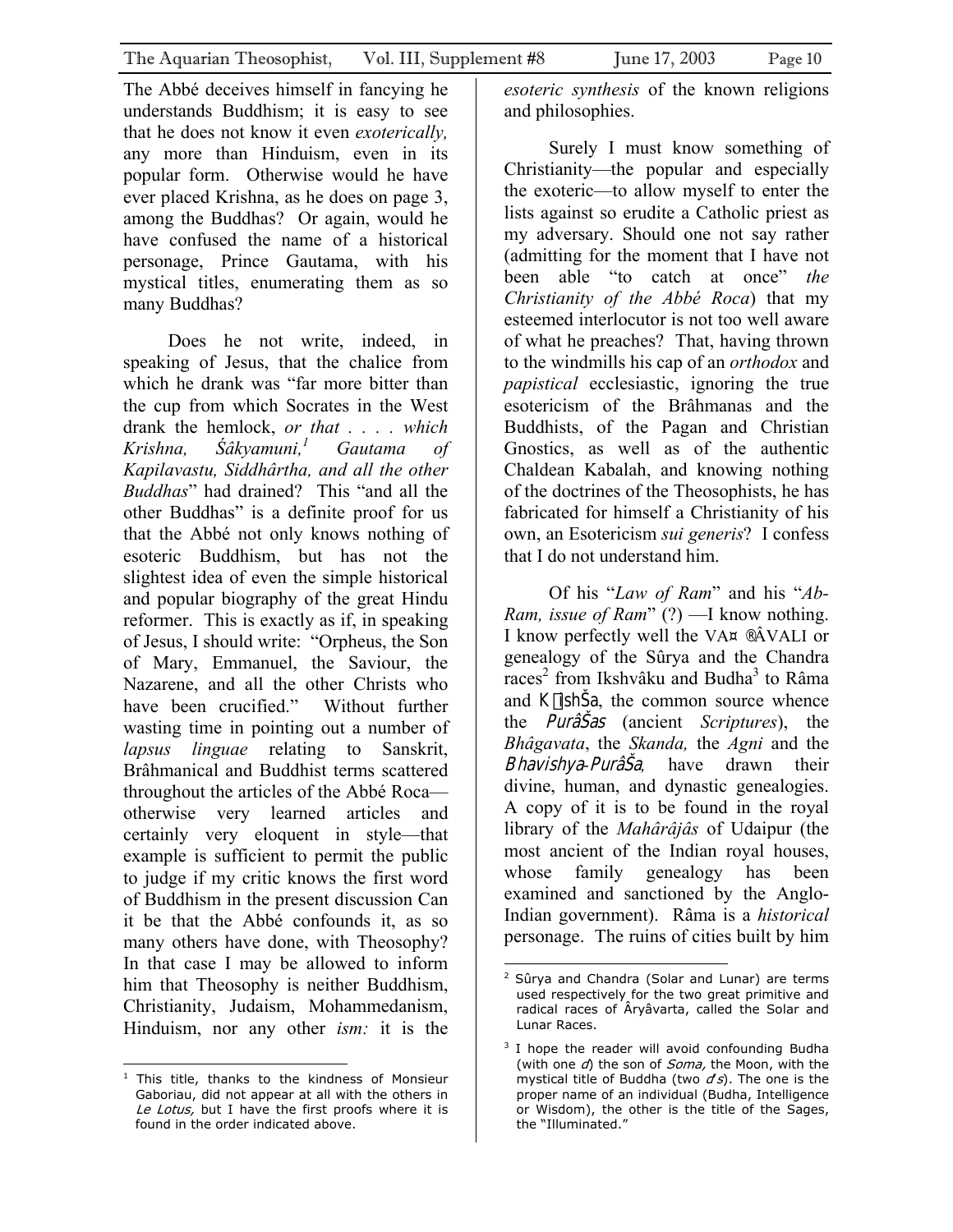and *buried under several successive strata of other cities,* more recent but still *prehistoric,* still exist in India; they are known as well as the ancient coins with his effigy and name. What then is this " Ab-Ram, *issue of Ram*"?[1](#page-10-0) A-bram or *Abrahm,* in Sanskrit, means a *non*-BrâhmaŠa, hence a man driven out from the Brahmin caste, or a man of inferior caste. *Abra* is the name of Indra's elephant; its female is called *Abramu.* The words are Sanskrit, and the name *Abramu is* found again in Chaldea, but the Abraham of the Jews has nothing to do with the Hindu Râma;<sup>[2](#page-10-1)</sup>  $*$  he cannot have issued from the latter, for it is Râma, on the contrary, who has issued from Brahman (neuter) through his terrestrial aspect, VishŠu, of which he is the Avatâra.<sup>3</sup>

This is simply a digression which the Abbé may perhaps call another "thrashing" [*bourrade*]. *À propos* of this, I would say he must be very thin-skinned, as I do not see, in my "Notes on Christian Esotericism," anything that could have given rise to such an idea in the imagination of my honorable interlocutor. The puff of wind which knocks down a house of cards may easily pass for a heavy squall in the eyes of the architect who built it; but if the Abbé Roca lays the blame on the puff, rather than on the weakness of his edifice, it is certainly not my fault. He also accuses me of *partisanship;* that is an accusation as unjust as the other. As I am neither a priest nor under the ferocious rod

of a Church which declares itself infallible, *I*, *myself, am ready to accept the truth from whence it comes.* My critic, less fortunate than myself, finding himself between the hammer and the anvil, cannot accept my conclusions, and forthwith tries to attribute them to my "partisanship," and my "ignorance" of his religion. Once again, the spirit of partisanship cannot exist in a Society as universal and impartial as ours, which has chosen for its motto "There is no religion higher than Truth." Our Masters being Sages far too great to bedizen themselves with the peacock's feathers of infallibility or even to boast of the possession of absolute Truth, their disciples always keep an open mind to facts which can be demonstrated to them. Let the Abbé demolish the proofs we offer against the existence of a carnalized Christ, hence *Christ-Man,* whether called Jesus or K ishŠa; let him demonstrate that there has never been any other incarnated God than his "Jesus-Christ," and that this one is the "only" as well as the "greatest" of the Masters and Doctors — not only the greatest of the Mahâtmans but *God in person*! Very good; then let him give us proofs, irrefutable or at least as logical and evident as those advanced by us. But he must not come offering as proof the voice which speaks in his soul, or quotations drawn from the Gospels. Because his voice—were it even the twin-sister of that of the *daïmôn* of Socrates—has no more value in the discussion, for us or for the public, than has for him or for any other person, the voice which tells me to the contrary in *my* soul. Yes, he is right in saying that "it is so difficult to rid oneself of all personal interest, and, still more, of all partisanship of school, sect, church, caste"; as that sentence could in no way apply to me, for I do not hold to any special school nor belong to any sect, Church or caste, since I am a *Theosophist*, would it not apply to him, Christian, Catholic, Ecclesiastic and Canon?

<span id="page-10-0"></span> $\overline{a}$ Solar race, *Sûryavaṁśa—*tribes which *historically*  $1$  It is not the tribes of the proud Râjputs of the prove their descent from Lava and Kuśa, the two sons of Râma—who would acknowledge this<br>unknown "Ab-Ram." See my note No. I on See my note No. I on Abraham in a forthcoming number of Le Lotus.

<span id="page-10-1"></span> $2$  Ab, Aba means "father," but only in the Semitic tongues.

<span id="page-10-2"></span><sup>&</sup>lt;sup>3</sup> We must draw the reader's attention, in passing, to the importance of these remarks, because the works of Fabre d'Olivet and Saint-Yves d'Alveydre are based upon data completely out of harmony with them.-Editor, Le Lotus.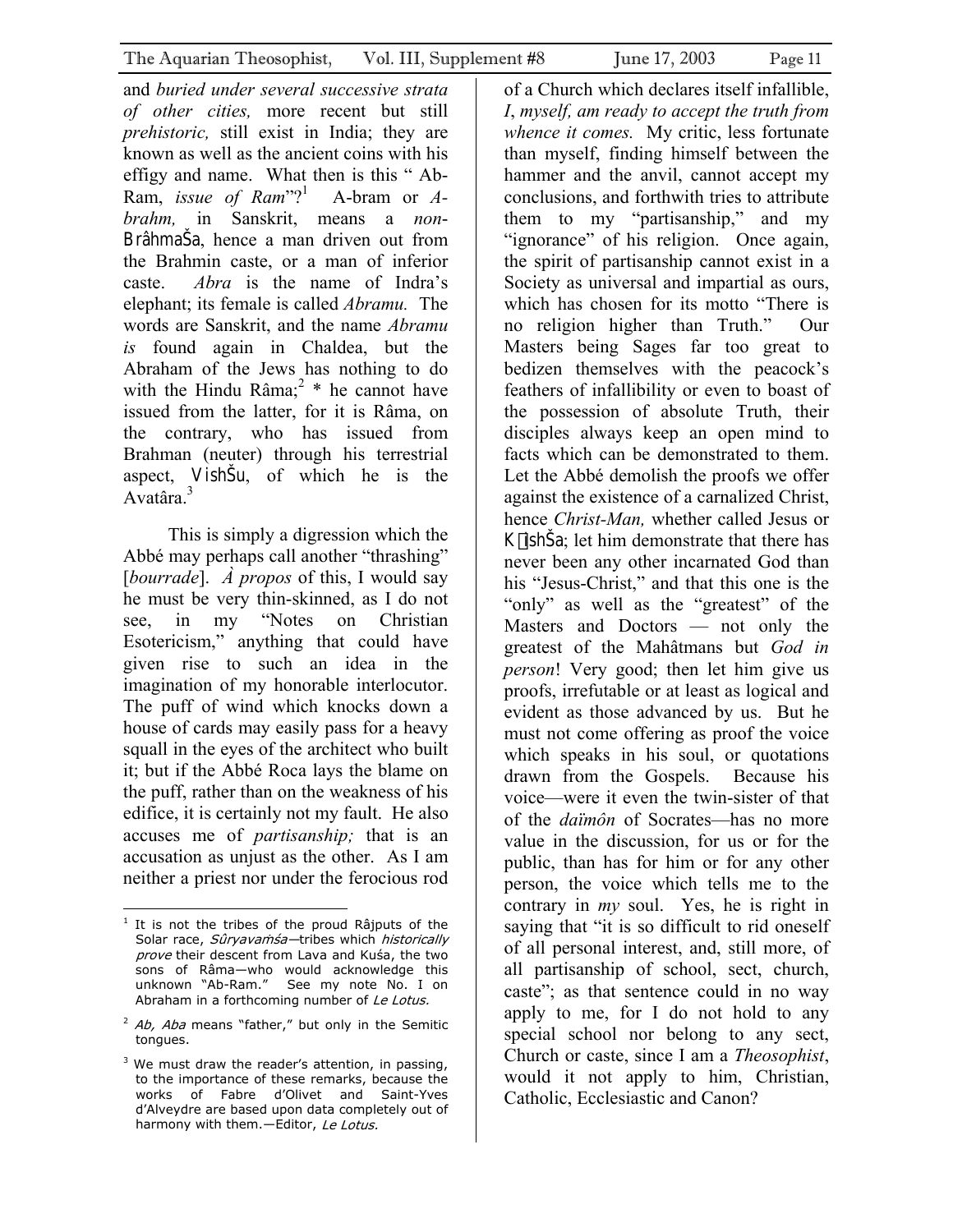In general, our esteemed correspondent must have a rather lively imagination. For now he imagines the Editor of *Le Lotus* "intoxicated by the heady fumes" of his eulogies of the knowledge of the Mahâtmans and "nodding and winking" at him. If so, the Editor must be "melancholy in his cups" since, instead of thanking him for his flattering advances (flattering, according to him), the Editor sends the Abbé's first article to me in London, so that I may answer it, and follows it by my "thrashing." Our facts and intentions do not agree with the ideas the Abbé Roca has of them. It is true that he has warned his readers that "no one would suspect this lady [his humble servant] of toadyism in respect to Catholic priests." That is an incontestable and *historical* fact; it is indeed the only one I find in his long epistle. If, having the experience of a long life passed in studying the abovementioned priests, I have put an extinguisher on the rosy hopes which shone in the flame of his first letter, it is because I could not take seriously the simple compliments of civility addressed to the *pagan* Mahâtmans by a Christian and a French Abbé, and because, even if the Editor of the French *Lotus* could be deceived, the Editor of the English *Lucifer*  had seen through them.<sup>[1](#page-11-0)</sup> While sincerely appreciating the Abbé Roca as a writer, and while in my thoughts distinguishing the mystical philosopher from the priest, I cannot, however, lose sight of his cassock. So the homage he renders to the wisdom of our Masters, instead of *intoxicating me by its heady fumes,* immediately appeared to

me under its true guise. This homage plays the part of a greasy pole erected to serve as a support for Christian gewgaws attached to it in profusion, by an apostolic and Roman hand, or of a Hindu-Theosophic doll bedecked with Popish amulets[.2](#page-11-1) Far from being *intoxicated*—I confess with my usual "frankness" and my *unambiguous* rudeness —I feel but a redoubled mistrust.

The misconceptions with which the Abbé's Reply abounds prove how right I was. Did he expect the Editor of *Le Lotus*  and the Theosophists to cry out in chorus: *Mea culpa*! and be converted *en masse* to his ideas? We see him, after the first reply from them, parrying imaginary blows, and, in a second letter, giving an entirely different colour to the compliments of his first article. He certainly has the right to do this; better than anyone else he must know the real meaning of his own thoughts. But this applies to everyone, I believe. Why then does he proceed to *disfigure* what I say, and even to invent *impossible* scenes and cases where he makes me play a strange part, and attributes to me words that he certainly did not find in my "Notes" written in answer to his December article? The fundamental idea of my observations was in fact that he who would say "*Ego sum veritas*" is yet to be born; that the "*Vos Dii estis*" applies to all, and that every man born of woman is "the son of God," whether he be good, bad, or neither the one nor the other. Either the Abbé Roca is obstinately determined not to understand me, or he has an ulterior purpose. I do not at all object to his mistaking the thundering voice of his Latin Church for the one he thinks he hears in

<span id="page-11-0"></span> $\overline{a}$ <sup>1</sup> We hardly dare claim we catch Madame Blavatsky's idea, but we believe that in the present case we have not been deceived. We have generously offered the Abbé Roca a forum; in this he has expressed his ideas which Madame Blavatsky refutes with a masterly hand; other writers express and will express their own ideas herein, because the object of Le Lotus is to instruct its readers, by giving from time to time the opinions of eminent minds who may differ from us on some points. - Editor, Le Lotus.

<span id="page-11-1"></span> 2 Madame Blavatsky judges according to the spirit and the terms of the article under consideration. We happen to know that the Abbé Roca is eloquently fulminating against Leo XIII, but the latter, stricken with an incurable deafness, cannot hear him. Moreover, one cannot wake the dead, and it is better to leave them alone, in order to occupy oneself with the living.-Editor, Le Lotus.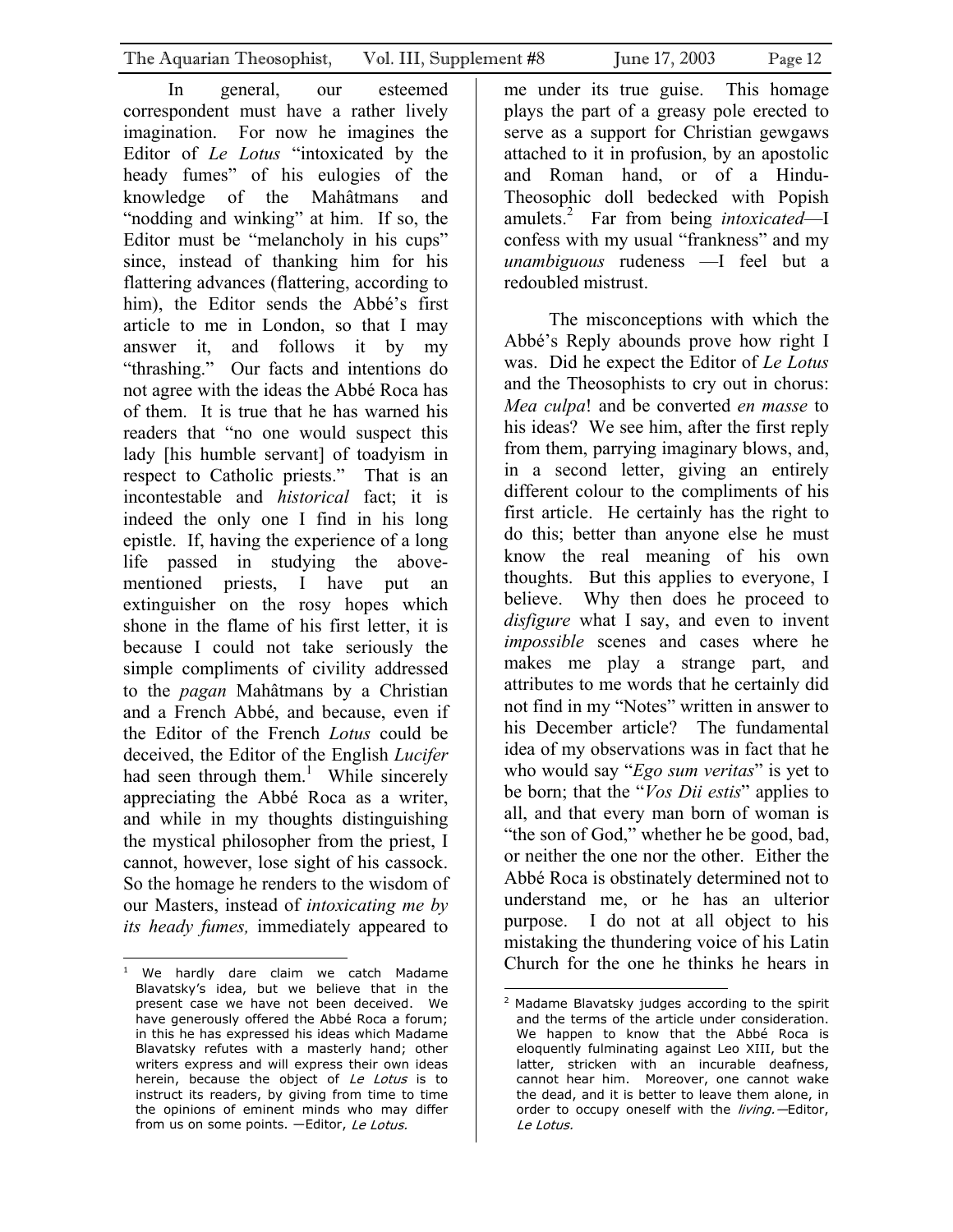*the depth of his soul*, but I do most emphatically object to his representing me as sharing the dogmas which have been thus inculcated in him, when in reality I repudiate them completely.

Judge for yourself. I write in every letter that a divine Christ (or *Christos*) has never existed *under a human form* outside the imagination of blasphemers who have carnalized *a universal and entirely impersonal principle*. I venture to believe that this is perfectly clear. Well, the Abbé Roca, after having represented me as saying "I am the Truth"—an absurdity I leave to the Churches who discovered it, and at which an Adept, a Sage, would smile in pity — allows himself to make the following assertion:

. . . . . it happens that another presented himself to the world who said squarely, "I am the TRUTH––*Ego sum Veritas*"! . . . . That is the language of Christ, and if it did not reveal God Himself, it would betray him as the most shameless of impostors. Now to say in the presence of Madame Blavatsky that Christ is an impostor should be carefully avoided, because she would reply with an outright smack on the mouth of the blasphemer. Draw your own conclusions then. . . .

Draw your own conclusions!!!...

What conclusions may or may not be drawn by others interests me very little. But I will draw my own conclusions, for, I believe, I understand.

There are two possibilities:

- *a.* Either the Abbé has no clear idea of what Theosophy is, of its real doctrines, or of myself, the humble disciple of Truth, and speaks to the winds and at random;
- *b.* Or he wants to corner me, to force me to explain myself, so as to get a categorical answer from me.

The reasoning would not be bad. Either Madame Blavatsky will pass in silence that assertion which is as extraordinary as it is false — silence means consent or she will reply by contradicting and denying it; in the latter case she will make fresh enemies among the Christians, and that would be so much gained.

Is that so, Monsieur l'Abbé? Then it is just one more miscalculation. The "amazon" will have this time, as well as on other occasions, enough "masculine vigour" to reply without ambiguity and in the very face of the universe, what she thinks of your little arrangement. In fact, to say that Christ (we say *Christos*) is an *impostor* would be to proffer, not a *blasphemy,* but a simple stupidity: a personal adjective cannot be applied to an ideal principle, to an abstraction; it would be like saying: "Infinite Space is a devotee." An Occultist-Theosophist would laugh. As to the supposition that I am capable of replying "with an outright smack" on the mouth of the one who would proffer the expression, that is still more grotesque. The Abbé forgets that I am first of all a Theosophist, and is probably ignorant that I am personally a disciple of the Buddhist philosophy. Now a true Buddhist would not even strike a dog to stop him from barking. The Buddhists *practice* all the virtues preached in the "Sermon on the Mount" of Gayâ on the Mount of Galilee six centuries later — virtues which are heard of but rarely in the churches of the Christian countries, and that are practised still less frequently. The Buddhists do not resist, they do not return evil for evil; they leave the glory of smacking, of cutting off the ears of their adversaries, to those like saint Peter who in that way defend their Master, only to betray and deny him two hours later, according to the sad story. Does the Abbé wish to know, *without ambiguity,* what I really think of the Christian legend? It is easy for me to satisfy him.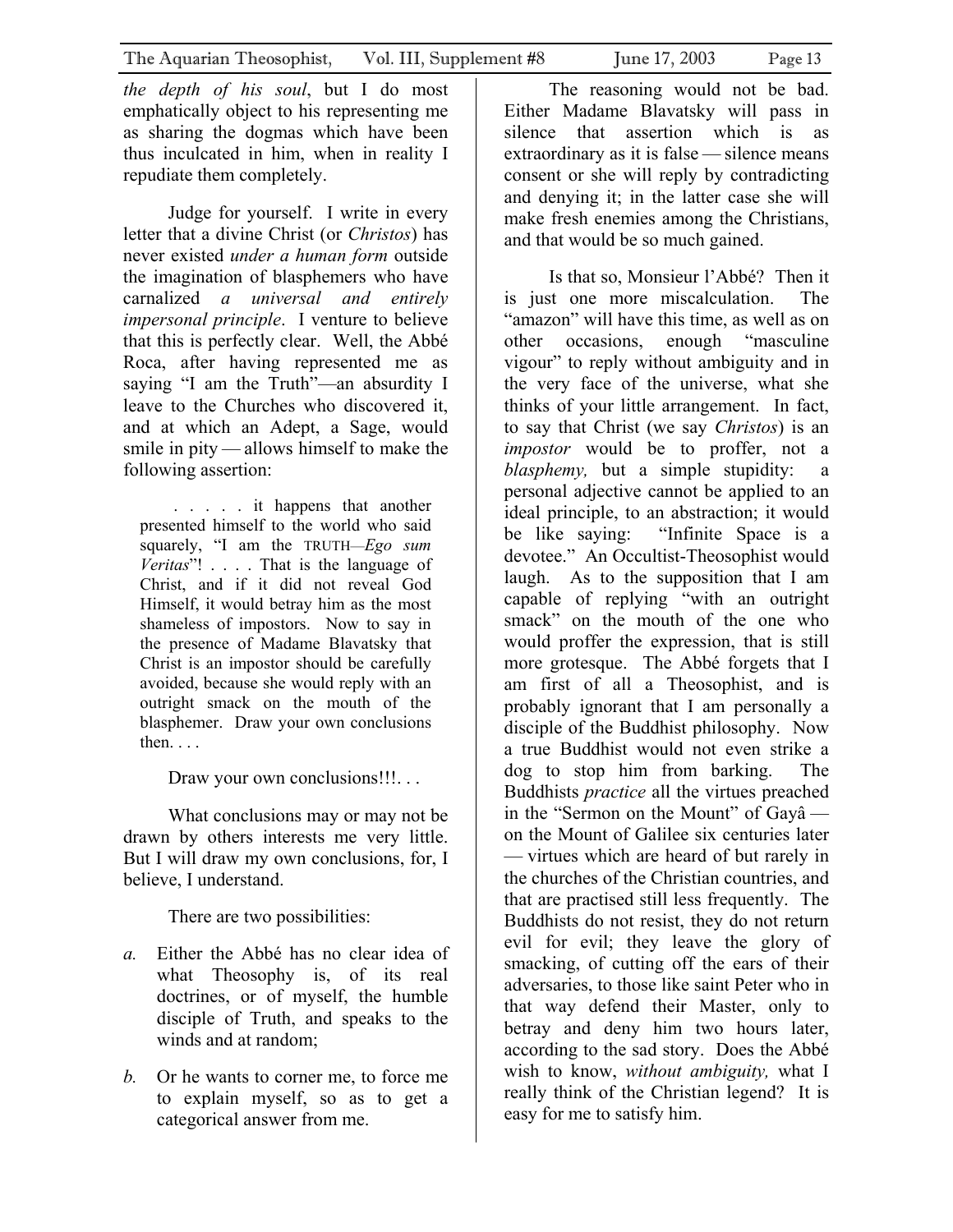For me Jesus Christ, *i.e.,* the Man-God of the Christians, copied from the Avatâras of every country, from the Hindu K ishŠa as well as the Egyptian Horus, was never a *historical* person. He is a deified personification of the glorified type of the great Hierophants of the Temples, $\frac{1}{1}$  $\frac{1}{1}$  $\frac{1}{1}$  and his story, as told in the New Testament, is an allegory, assuredly containing profound esoteric truths, but still an allegory. It is interpreted by the help of the seven keys, similarly to the *Pentateuch.* This theory of the seven keys, the Church, according to the Abbé Roca, has simplified "without disfiguring it," reducing the keys to three; while, on the contrary, it has fabricated three false keys which do not open anything. The legend of which I speak is founded, as I have demonstrated over and over again in my writings and my notes, on the existence of a personage called Jehoshua (from which Jesus has been made) born at Lüd or Lydda about 120 years before the modern era. And if this fact is denied — to which I can hardly object — one must resign oneself to regard the hero of the drama of Calvary as a myth

pure and simple. As a matter of fact, in spite of all the desperate research made during long centuries, if we set aside the testimony of the "Evangelists," *i.e.,*  unknown men whose identity has never been established, and that of the *Fathers* of the Church, interested fanatics, neither history, nor profane tradition, neither official documents, nor the contemporaries of the *soi-disant* drama, are able to provide one single serious proof of the historical and real existence, not only of the Man-God but even of him called Jesus of Nazareth, from the year 1 to the year 33. All is darkness and silence. Philo Judaeus, born before the Christian Era, and dying quite some time after the year when, according to Renan, the hallucination of a hysterical woman, Mary of Magdala, gave a God to the world, made several journeys to Jerusalem during that interval of fortyodd years. He went there to write the history of the religious sects of his epoch in Palestine. No writer is more correct in his descriptions, more careful to omit nothing; no community, no fraternity, even the most insignificant, escaped him. Why then does he not speak of the Nazarites? Why does he not make the least allusion to the Apostles, to the *divine* Galilean, to the Crucifixion? The answer is easy. Because the biography of Jesus was *invented after the first century,* and no one in Jerusalem was better informed on the subject than Philo himself. We have but to read the quarrel of Irenaeus with the Gnostics in the 2nd century, to be certain of it. Ptolemaeus (180 A.D.), having remarked that Jesus preached *one year* according to the legend, and that he was too young to have been able to teach anything of importance, Irenaeus had a bad fit of indignation and testified that Jesus preached more than ten or *even twenty years*! Tradition alone, he said, speaks of *ten years* (*Contra Haereses,* lib. II, cap. 22, para. 4-5). Elsewhere, he makes Jesus die at the age of *fifty years or more*!! Now, if as early as the year 180, a Father of the

<span id="page-13-0"></span> 1 Every act of the Jesus of the New Testament, *une masur,*<br>/ document the cross have been *disfigured*, and that they every word attributed to him, every event related of him during the three years of the mission he is said to have accomplished, rests on the programme of the Cycle of Initiation, a cycle founded on the Precession of the Equinoxes and the Signs of the Zodiac. When the Hebrew Gospel not *according to* but by Matthew the Gnostic, of whom they have made an Evangelist— the Gospel of which (saint) Jerome spoke in the IVth century and which he refused to translate on the pretext that it was falsified (!) by Seleucus, the Manichaean disciple (See Hieronymus, *De viris illust.,* cap. 3)—when, I say, that *original* document shall have been translated, if ever it is found, and the Christian Churches will have at least one document not falsified, then only will it be feasible to speak of the "life of Jesus," of the events of which "no one is ignorant." Meanwhile, and without losing time arguing the subject of the century in which Jesus or Jehoshua lived, one fact is certain, namely that the Occultists are prepared to prove that even the sacramental words attributed to him on mean something quite different from what the Greek translation conveys. See my additional notes (No. 2) in a forthcoming number of Le Lotus.<sup>1</sup>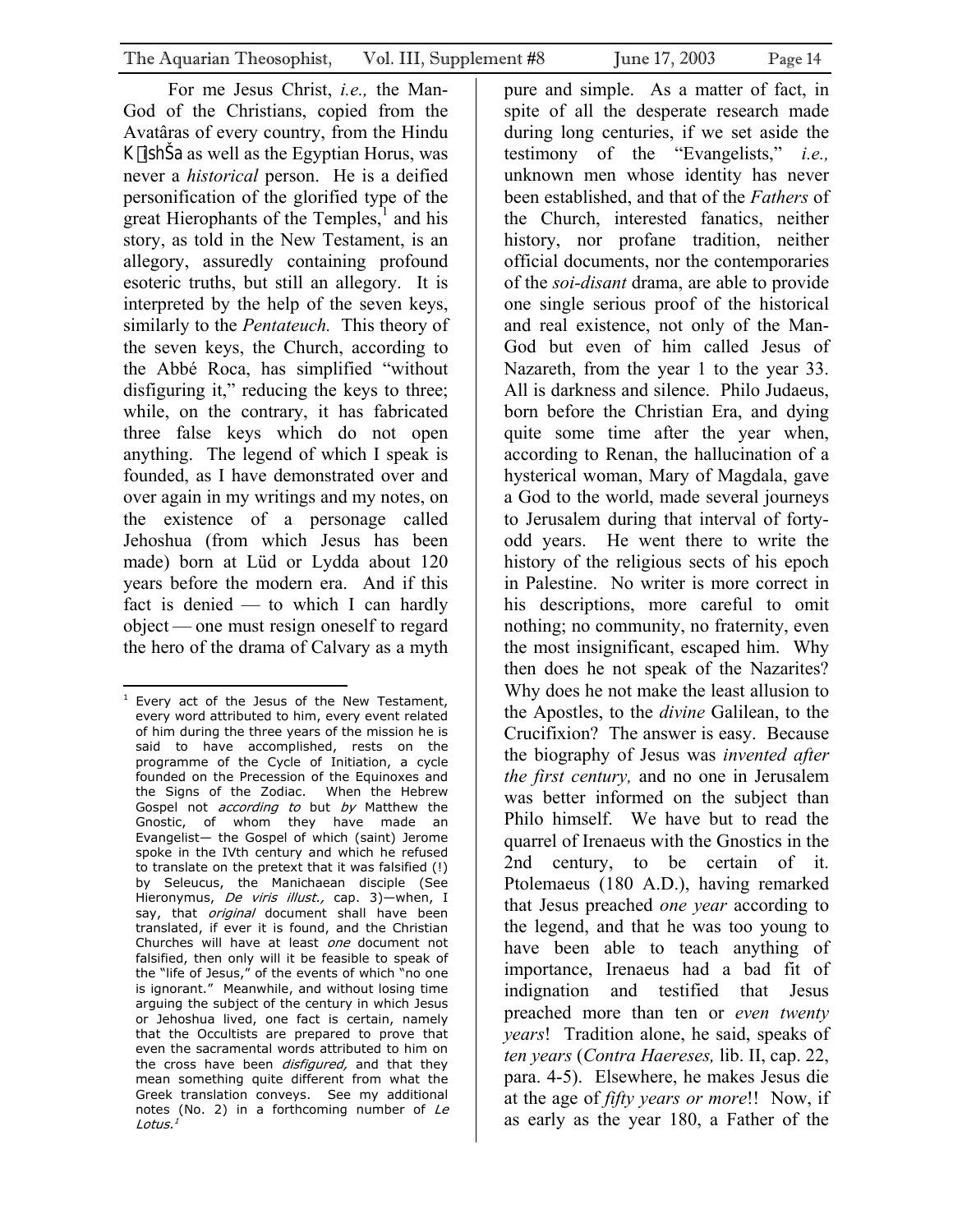Church had recourse to tradition, and if no one was sure of anything, and no great importance was attributed to the Gospels to the *Logia* of which there were more than sixty — what place has history in all of this? Confusion, lies, deceit, and forgery, such is the ledger of the early centuries. Eusebius of Caesarea, king of falsifiers, inserted the famous 16 lines referring to Jesus in a manuscript of Josephus, to get even with the Gnostics who denied that there ever had been a *real* personage named Jesus.<sup>1</sup> Still more: he attributed to Josephus, a fanatic who died as he had lived, a stubborn Jew, the reflection that it is perhaps not correct to call him (Iasous) a man  $(\alpha v \eta \rho)$ , because he was the Lord's *Anointed, i.e.,* the Messiah!! (*Vide* Josephus, *Antiq.,* lib. XVIII, cap. iii, 3.)

But what use is it to waste time repeating what every well-educated man knows. The Abbé continually refers us to the Gospels and to St. Paul, and, showering on us a torrent of quotations, triumphantly demands: "Is this clear enough? Did not Christ *himself* say this and that, and does not St. Paul assure us that. . . etc., etc., . . ." It is hardly necessary to say that for the words of Jesus to possess any value as proof, the authenticity of the Gospels must first be proved. Jesus, whether he lived at that epoch or earlier, *never wrote anything,*  and what he has been made to say in the four Gospels is sometimes terribly contradictory. As to Paul, undoubtedly a historical personage, it would be difficult to separate, in his writings, what he said himself and what his editors and correctors have made him say. However, there remains—doubtless by inadvertence—one expression, by him or by his collaborators,

which sums up in two words what was thought about Jesus. Look up the *Epistle to the Hebrews,* ii, 9; you will read there that Jesus was made "*inferior to the angels."* That is enough for us.

Can one who is *inferior* to the angels be God, the Infinite and the Only?

Indeed, every man, every *Ju-su* (name of Horus, Khonsu, the Son, the type of humanity), above all, every initiate whose body is made inferior to that of the angels, can say, in the presence of his *Âtman* (Divine Spirit): *Vivit vero in me Christus,* as he would say: Krishna, Buddha, or Ormuzd lives in me.<sup>[2](#page-14-1)</sup> After having repeated what I said in my "Notes" about the *Christos* developing only through the *Chrestos,* the Abbé, as if he were saying something new which *emanated from him,* exclaims in threatening tone that no one will enter into that glorified body except by the "strait gate and narrow way." For him, this is the blessed NirvâŠa*,* and he continues to preach what we have been preaching for twelve years and what I repeated in my "Notes." He must let me complete what he leaves in such fine shape, unable to find that path except in the bosom of his Church, of his own faith. Unfortunately his *angusta porta, et arcta via* can apply neither to his Church nor to his faith. In that Church where *everything is bought,*  crimes and indulgences, amulets and beatitudes (on earth, at least; as to Heaven

<span id="page-14-0"></span> $\overline{a}$ combination of X Chi, and P Rho, initials of <sup>1</sup> Add to this that he invented the famous monogram for the *Labarum* of Constantine (a Christos which he applied to Jesus) and fabricated the vision of that Emperor. But Gibbon and other historians have judged Eusebius long ago, and his value is well known now. See my notes (No. 3), on this subject, in a forthcoming number of Le Lotus.

<span id="page-14-1"></span> $\overline{a}$ divinity, and man. This word (with its masoretic this case. The feminine form was **אשה** Issa, woman; in Egyptian Isi-s, Isis. The collateral equivalent of *Jesse,* the father of David, of the race from which came Jesus, Jes-us. It is <sup>2</sup> In Hebrew, man or Aish (איש) gives this other form by Kabalistic derivation *יש* Jesh, in Greek and in French Jes-us, signifying at once fire, sun, points) was pronounced  $vx$  ish or Jesh, man in form of it was ישי Jesse, or Isi, of which the feminine in Egyptian was Isi-s. But Isi is the necessary that one should know the Mystery language and that of Symbolism before speaking with so much authority, and that language the Church has lost. See my notes (No. 4), in a forthcoming number of Le Lotus.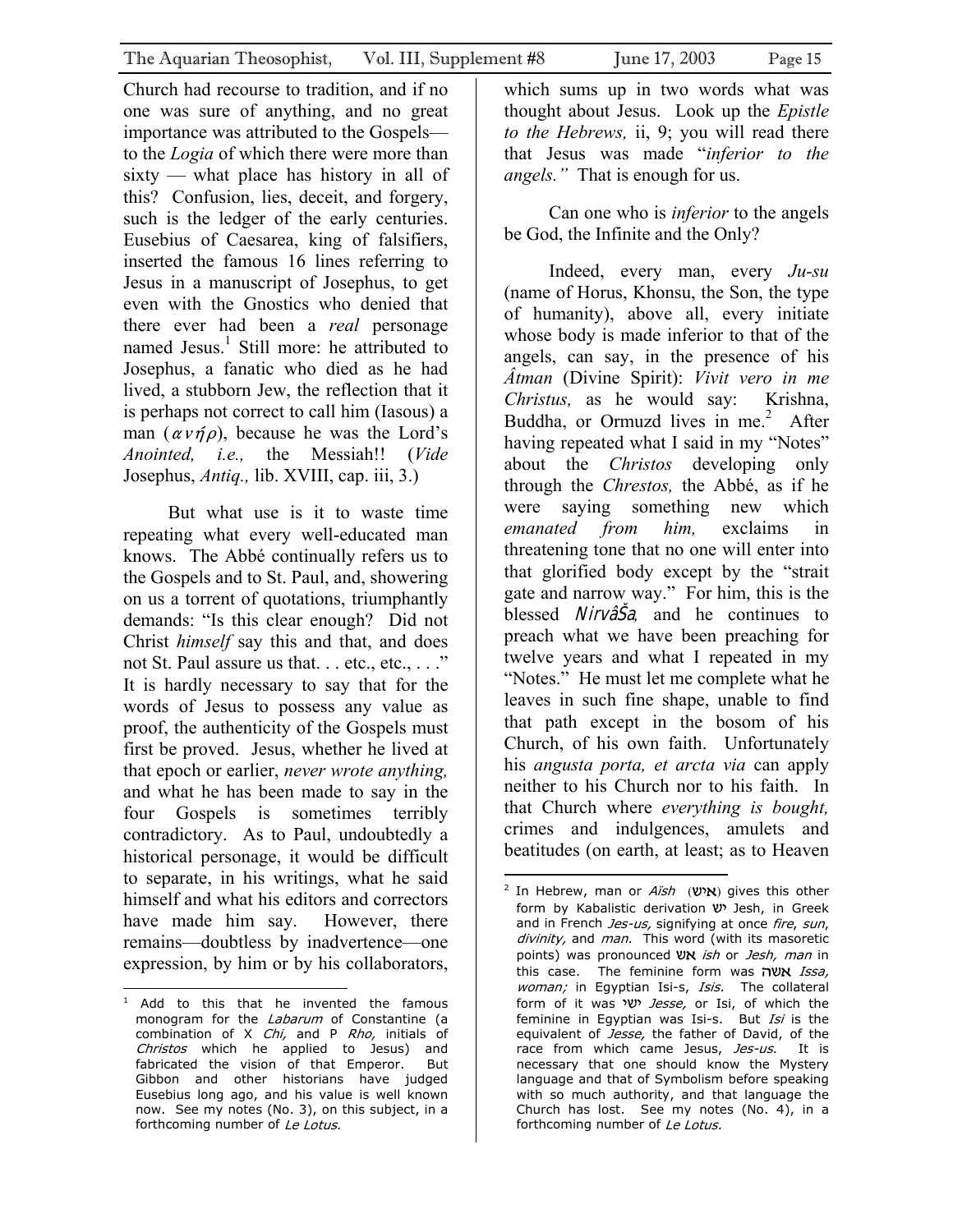— after me the Deluge!), the *way* and the *gate* become wider in proportion to the sums paid by the faithful. Be gone, religion of Judas! It was to (saint) Peter that his Master said: VADE RETRO SATANAS! The proof of this is in the Gospel itself, I say, repeating the customary expression of the Abbé Roca.

He sends me to Damascus that I may become "a perfect initiate and the greatest of Christian Buddhists"(?). What would he say if I told him that it is after long years passed in the state of *Chrêstos*, after thirty years of physical and moral martyrdom, that I have got there, and that it is precisely on that glorious path that I have discovered that the Churches, which style themselves *Christian,* are nothing but whited sepulchres filled with the dead bones of esoteric paganism and moral putrefaction. So I prefer by far to remain the humblest of esoteric Buddhists than the greatest of orthodox and exoteric Christians. I have the most profound respect for the transcendental idea of the universal *Christos* (or Christ) which lives in the soul of the Bushman and the savage Zulu, as well as in that of the Abbé Roca, but I have the keenest aversion for the *Christolatry* of the Churches. I hate those dogmas and doctrines which have degraded the ideal Christos by making of it an absurd and grotesque anthropomorphic fetish, a jealous and cruel idol which damns for eternity those who decline to bow down before it.<sup>1</sup> The least of the

very marked moral deterioration in the "The official statement as to the moral and material progress of India which has recently been published, supplies a very interesting contribution to the controversy on the missionary question. It appears from these figures that while we effect a natives by converting them to our creed, their natural standard of morality is so high that, however much we Christianize them, we cannot succeed in making them

Gnostic Docetae who claimed that Jesus crucified was nothing but an *illusion,* and his story an allegory, was much nearer the truth than a "saint" Augustin or even an "Angel of the Schools." A pagan living a simple and patriarchal life, loving his neighbour and doing his duty, is a thousand times nearer the *angusta porta, et arcta via* than was ever a (saint) Cyril, the ferocious murderer of Hypatia, or a (saint) Constantine, probably beatified because he killed his son with his own hands, boiled monks in pitch, disemboweled his wife, and made himself as miserably famous as Nero. $<sup>2</sup>$ </sup>

Oh, the Abbé informs us, "if the sublime conception of that Christian ideal [the *Christos* living within man] is that of the Mahâtmans, honour to them!" That ideal is not Christian, nor has it been invented by the Mahâtmans; *it was the apotheosis of the Mysteries of Initiation.*  As to the "Word made Flesh," it is the heritage of the whole of humanity, received by man the moment the universal Soul incarnated in him, *i.e.,* from the appearance of the first *perfect man —* who, by the way, was not Adam.

By way of proving that Jesus was God, we are offered his martyrdom on the

I in 856; Hindus, 1 in 1361; and Buddhists, altogether as bad as ourselves. The figures representing the proportions of criminality in the several classes, are as follows:— Europeans, I in 274; Eurasians, 1 in 509; Native Christians, I in 799; Mohammedans, 1 in 3787. The last item is a magnificent tribute to the exalted purity of Buddhism, but the statistics are instructive throughout, and enforce with resistless power the conclusion that, as a mere matter of social polity, we should do much better if we devoted our superfluous cash and zeal, for a generation or two, to the ethical improvement of our own countrymen, instead of trying to upset the morality, together with the theology, of people who might reasonably send out missions to convert us."

What a superb confession!

 $\overline{a}$ 

<span id="page-15-1"></span> $2$  See my notes (No. 5) on this subject in a forthcoming number of Le Lotus.

<span id="page-15-0"></span> $\overline{a}$  $1$  It is so much the easier for me to prove the solid foundation of my repugnance, since in order to support my statements, I have merely to open The Tablet, the leading organ of the English Roman Catholics. Here is an excerpt from it: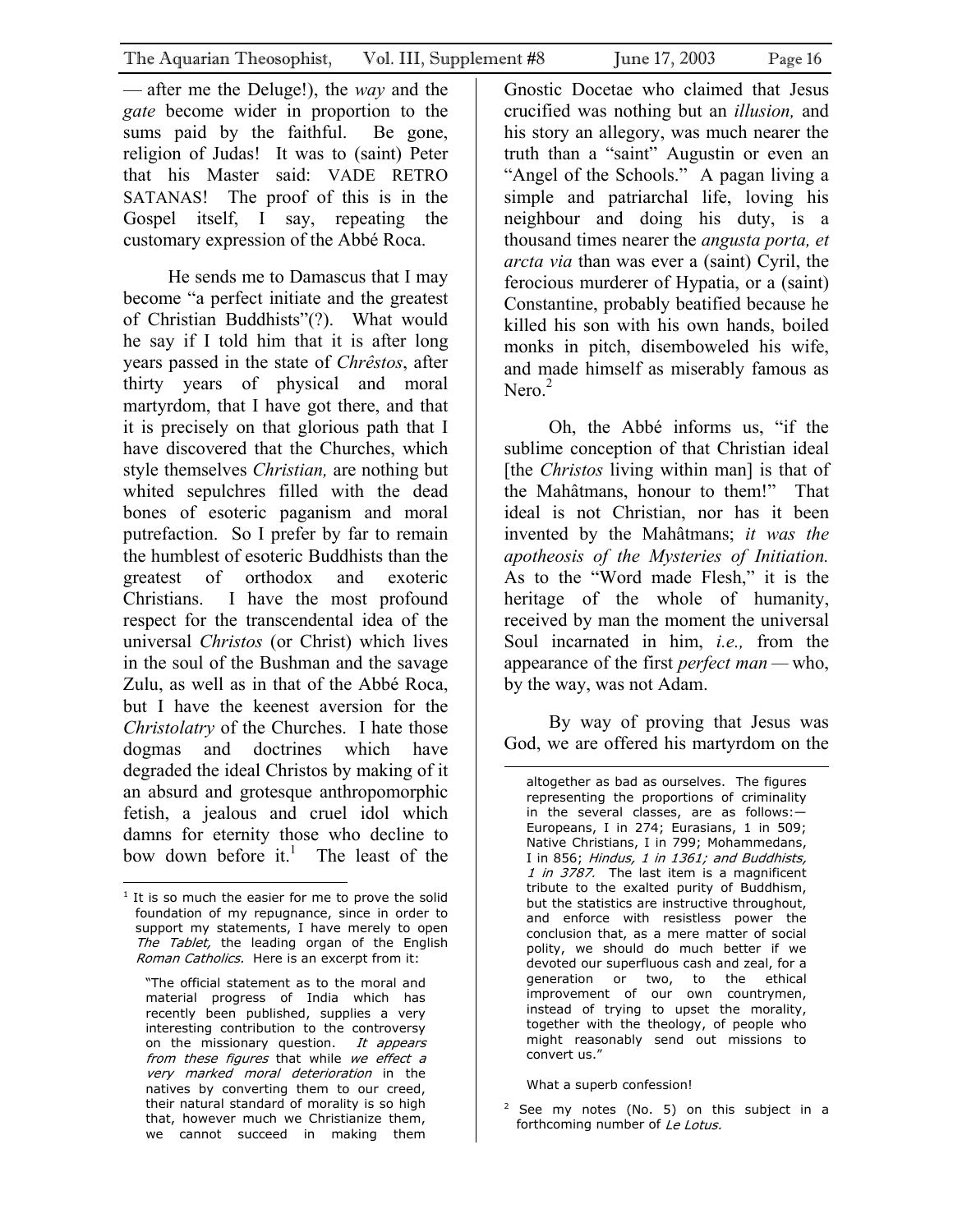Cross and his voluntary sacrifice. Before believing a "Master" the equal of "Christ," he should have to agree to drink from the chalice that Jesus drained at Gethsemane and to pardon his executioners for his moral and physical tortures. A strange idea, truly! But it is exactly the *insignificance* of those sufferings that makes every pagan smile in pity. What are three years of sermons and of living in the open, ended by a few hours of suffering on the cross, compared with the eighty years of *moral* torture of Gautama the Buddha, before which all the tortures of the flesh fade into insignificance! Ah, Monsieur l'Abbé, it is more difficult, more meritorious and more *divine, to live voluntarily for Humanity* than to die for it. And how? By a violent and inevitable death from which *escape* is attempted by praying his heavenly Father *to remove the chalice.* For that is, word for word, the narrative of the Gospels. Are you going to interest a yogi or a fanatical fakir in those sufferings if you interpret them to him literally!<sup>[1](#page-16-0)</sup> \*

Being assured that *I have not understood it*, I am instructed in the true meaning of the conversion of (saint) Paul. Saint Paul, according to the Abbé Roca, was "an initiate of the Essenian School . . . . a perfect Nazarite, as he tells us himself" (p. 261). I thank him for this information, but regret being unable to accept it. A Nazarite-Essene would be the equivalent

of a Brâhman-Buddhist; albeit we have heard a hybrid creature said formerly to have lived in Paris, spoken of as a "Brâhman-Buddhist priest"! Paul, whatever he might have been, could not have been at the same time an Essene and a Nazarite, if by Nazarite is meant the *Nazar* sect of the Old Testament, mentioned even in *Genesis.* The Essenes had a horror of oil and wine, while the Nazars made use of both (see *Numbers*, vi, 20). The former did not recognize the "*anointed* of the Lord" and used water to wash themselves several times daily, like the Hindus and Buddhists; the Nazars never washed but anointed themselves all over with oil. It is true that Paul tells us in the *Epistle to the Galatians* (i, 15 *et seq*.) that he had been "*separated*" for the Lord's service from his birth: *i.e.,* pledged to the *nazarship;* but, as he says elsewhere (*I Cor*., xi*,* 14) that it is a shame to wear long hair (as Jesus and St. John are represented as doing), this proves that he remained a Nazar<sup>[2](#page-16-1)</sup> only until his conversion to the Christos of the Gnostics. John the Baptist was a real Nazar, also John of the *Apocalypse,* but Saul ceased to be so when he became Paul. So then, he was not a "perfect Nazarite." He was no longer an Essene either, because what they held as most sacred after God was Moses, his *Genesis,* and the observance of the Sabbath, and Paul had renounced Moses and the Sabbath. What are we to do? The Abbé tells us one thing, and history with both Testaments, quite another.

So it is quite useless to tell the occultists that "what was revealed to Paul was not by any means the Christos of the

<span id="page-16-0"></span> $\overline{a}$ <sup>1</sup> I refer the Abbé to the accounts of what Monsieur Jacolliot saw in India, and which all w ho have lived there could see at any time. Consider those fanatical yogis who, at each new moon, hang themselves by the skin of the back to an iron hook fixed at the end of a horizontal branch on the top of a high post. This arm, like a see-saw, lifts them high in the air and makes them twirl round till the bleeding flesh breaks away and the voluntary martyr is hurled perhaps twenty paces. Look at those who, for long years, burn their bodies over hot coals every day, and those w ho bury themselves to the neck and remain thus all their lives exposed to the blazing sun, the cold of freezing nights, the myriads of insects and savage beasts, not to mention hunger and thirst and other delights of that kind.

<span id="page-16-1"></span> $\overline{a}$ <sup>2</sup> Nazar=the Separated (See *Genesis*, xlix, 26; Numbers, vi, 2; Judges, xiii, 5, etc.). This word, when written without the masoretic points, and reading NZR,  $\pi$ בוד, actually yields the key to its Kabalistic significance in its three letters, because nun signifies the matrix, the letter O, the woman; zayin, the emblem of spiritual Sovereignty, the *Sceptre;* and resh, the head, the circle. The razor was never allowed to touch the hair or beard of the true Nazar.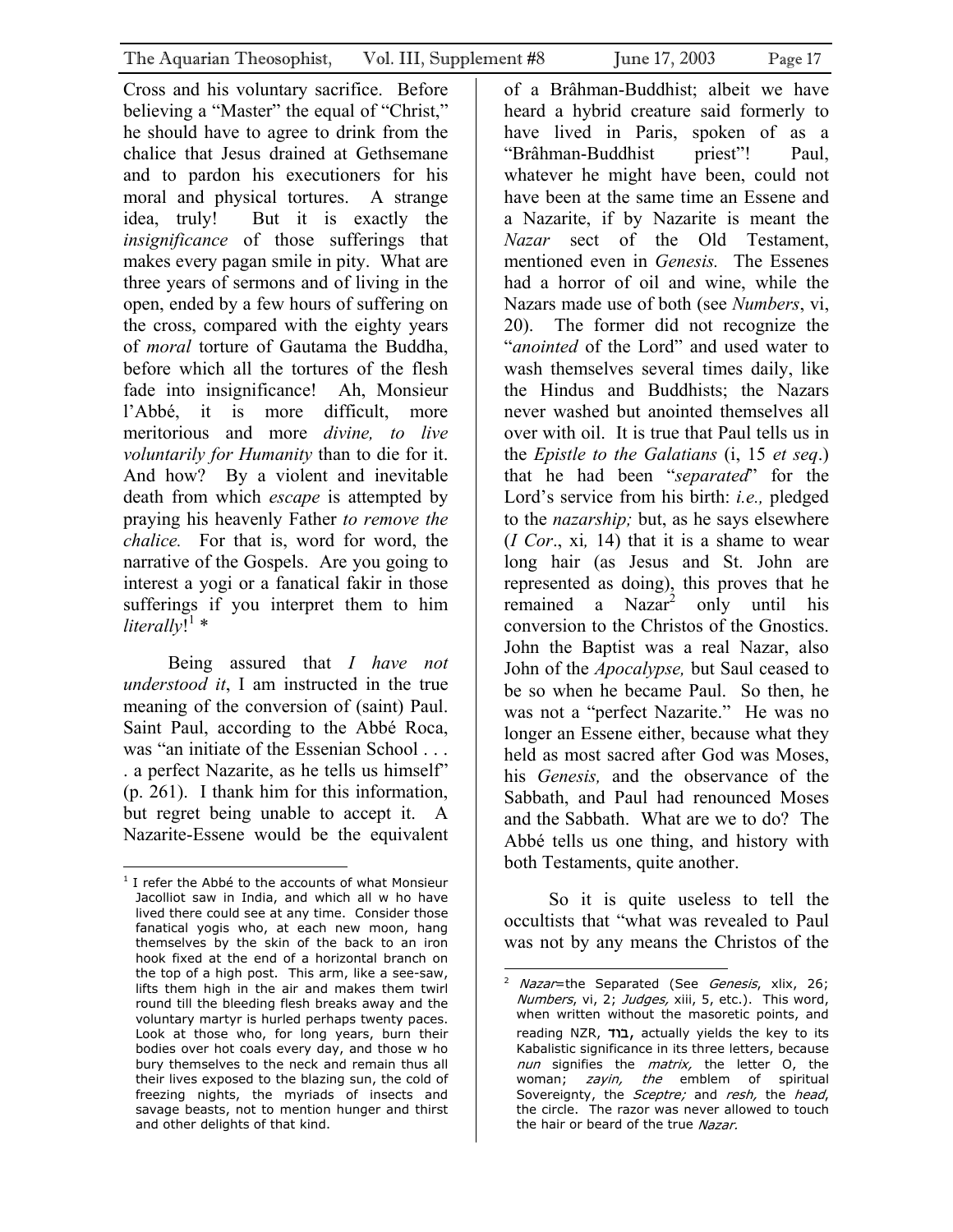Gnostics . . . . but really the *Chrestos* with all the arcana of his abasement and of his annihilation." This *Chrestos* is exactly the Chrestos-Christos of the Gnostics. Paul was never an apostle of ecclesiastical Christianity, being the Gnostic adversary of Peter. As proof of this fact we have the authentic words of Paul, which were overlooked in the *revision and correction,*  and the double meaning, that disharmony which runs through the Epistles. If two men are in possession, I will not say of the absolute truth but of a fact established by evidence, in other words, of a relative truth, why does the one say of the other *that he withstood him to his face* (*Gal.,* ii, 11), and why does Paul show such contempt for the claim of Peter (Cephas), James and John to be considered as "pillars of the Church"?

It is equally useless to refer me to Dr. Sepp and his *Life of Christ. I* read it twenty years ago and found nothing else but fanaticism and plagiarism, conscious or unconscious, of the religion of the BrâhmaŠas. It is not just from yesterday that we have known the chrono-sidereal system of this Bavarian with a lively imagination. Many curious things could be said of his calculation of the Saros — a Japanese salad composed of the calculations of Pliny and Suidas. I will mention but one. $<sup>1</sup>$ </sup> Every Theosophist knows of the great period of *Mahâ-yuga* whose divisions always lead us back to the figure 43[2](#page-17-1). Thus  $Kali$ -yuga<sup>2</sup>—the black and evil age of the BrâhmaŠas, during which the world expiates the sins of the three preceding yugas and to whose help no *Avatâra* will come before its close [3](#page-17-2) will last 432,000 years, while the total of the *Mahâ-yuga*, made up of the *Satya*,

*Tretâ*, *Dwâpara* and *Kali-Yugas* makes 4,320,000 years. This is a mystical calculation that the BrâhmaŠas give only to their Initiates, a calculation which has made our Orientalists, who can make nothing of it, utter many absurdities.<sup>[4](#page-17-3)</sup> Well, the celebrated Munich professor has let the cat out of the bag. In Volume I (p. 9) of his book, he gives us the following key:

"It is an asserted fact [by Kepler] that at the moment of the incarnation, all the planets were in conjunction in the sign of the *Fishes* which the Jews called, from the beginning of things, the *constellation of the Messiah.* The Star of the Magi was found in that constellation . . ." This was the famous planet that everyone in London could see this year, the beautiful Venus-Lucifer of which a Kabalistic Jewish tradition says that it will one day absorb the 70 planets which preside over the various nations of the world. As to Dr. Sepp, he claims that in virtue of these natural prophecies it was written in the stars that the Messiah had to appear *in the lunar year* of the world 4320, in that memorable year when the "whole choir of planets was in jubilee."

Thus, to admit Dr. Sepp's whimsical notions published in his "fine monument to the Christian Gnosis," we must, while closing our eyes and compressing our brains:

- 1) Believe that the world is only *six thousand years* old—not a day more. (Long live *Genesis* and the Chronology of Moses!)
- 2) Assume that this famous conjunction took place in the year 1 of our era, and not four or five years before the Christian era as Kepler himself proved.

<span id="page-17-0"></span> $\overline{a}$  $<sup>1</sup>$  Vie de N.-S. Jésus-Christ, Vol. II, p. 417.</sup>

<span id="page-17-1"></span><sup>&</sup>lt;sup>2</sup> Among other errors, Saint-Yves d'Alveydre (Mission des Juifs) makes of it the Golden Age, the age of spiritual rebirth.—Editor, Le Lotus.

<span id="page-17-2"></span> $3$  See my notes on this subject (No. 6), in a forthcoming number of Le Lotus.

<span id="page-17-3"></span> $\overline{a}$ 4 See my notes on this subject (No. 7), in a forthcoming issue.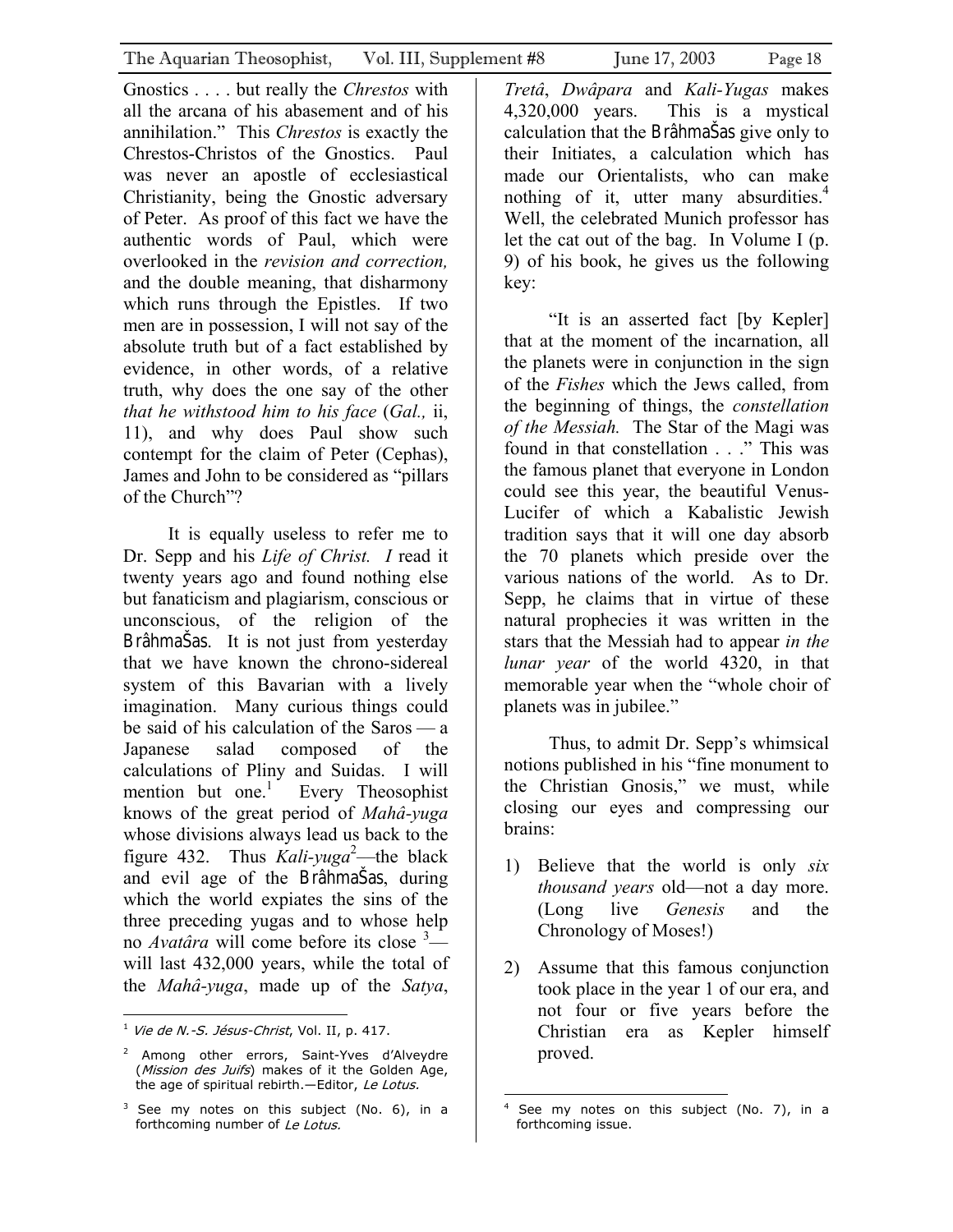3) Forget what we know in order to allow the miraculous fantasies of the ecclesiastics to be triumphant. Now, we know that this astronomical calculation was *borrowed* by the Jews from the Chaldeans, from their 432,000 dynastic years, which they themselves had received from the 4,320,000 years of the Brâhmanical *Mahâ-yuga.* 

And we should have to accept that fine passage "of the gnosis" from Bavaria! We would be inclined to believe that Dr. Sepp had found it at the bottom of a pot of beer, did we not know that long before him Col. Wilford, who was so nicely tricked by the BrâhmaŠas<sup>1</sup> at the beginning of this century, had himself made the famous calculation, preserved to this day, by the way, in the volumes of the Royal Asiatic Society's Library in Calcutta, and in all the European libraries. To repeat, does the Abbé Roca wish us to abandon the 4,320,000 years of our *Mahâyuga* in order to accept the 4,320 *lunar years* that Dr. Sepp puts between the Creation of the World and the *Nativity*?

After all, it may be that I contradict the Abbé Roca less than I imagine, as he himself says. So much the better, so much the better. Furthermore, the application of his metaphor of the "white ray decomposing into three principal colours which, etc." is found in my *Isis Unveiled*  (Vol. II, p. 639) written nearly twelve years ago. $2$  Perhaps some day, then, we shall understand each other. In the meantime, I will send *Le Lotus* some notes<sup>3</sup> on the last words of Jesus crucified, simply to show the Abbé that we, occultists, *know* what *some* Fathers of the Church *believed they knew.* Whence came, for instance, the esoteric tradition (because the aforesaid Fathers could not have seen him personally) that "Christ, dying on the cross . . . held his face turned, his eyes opened, and his arms extended towards the West"? In my Notes I shall explain everything, except the assertion that the *Crucified,* whose hands were restrained by two big nails to the two lateral arms of the cross, had "his arms extended towards the West," a feat difficult to be performed by a "crucified one." But that is an insignificant detail.

In closing I will say that I still think the Abbé deceives himself and that his hope is optimistic. I accept Victor Hugo as a great poet, but I have never heard it said that he was a prophet. As to the closing words (*quant au mot de la fin, ou de la faim*) [4](#page-18-3) which my interlocutor flings at me in the guise of farewell, I would have him observe:

- (1) that misery and dirt are found practically everywhere where the Catholic priest rules, and,
- (2) that there, near the Mahâtmans, as he says, there are no poor for the good reason that there are no rich; other

 $\overline{a}$ 

<span id="page-18-3"></span><sup>4</sup> A pun on words. The French word "faim" means hunger. The "closing words" of the Abbé hint at misery and hunger in the Orient.

<span id="page-18-0"></span> $\overline{a}$  $1$  The Brâhmanas, annoyed at the persistence with which Col. Wilford searched for Adam and Eve, Noah and his three sons, composed a pretty little Purâna with those names in Sanskrit, which they inserted in some old manuscripts. Sir William Jones himself was caught by this, and with him the whole of Europe. See Introduction to the Science of Religion, by Max Müller.

<span id="page-18-1"></span> $2$  For the benefit of our readers, we quote this passage from Mme. Blavatsky: ". . . . . . As the white ray of` light is decomposed by the prism into the various colours of the solar spectrum, so the beam of divine truth, in passing through the three-sided prism of man's nature, has been broken up into vari-coloured fragments called

RELIGIONS. And, as the rays of the spectrum, by imperceptible shadings, merge into each other, so the great theologies that have appeared at different degrees of divergence from the original source, have been connected by minor schisms, schools, and off-shoots from the one side or the other. Combined, their aggregate represents one eternal truth; separate, they are but shades of human error and the signs of imperfection  $\ldots$ ." -Editor, Le Lotus.

<span id="page-18-2"></span><sup>&</sup>lt;sup>3</sup> See Note No. 8, in a forthcoming issue.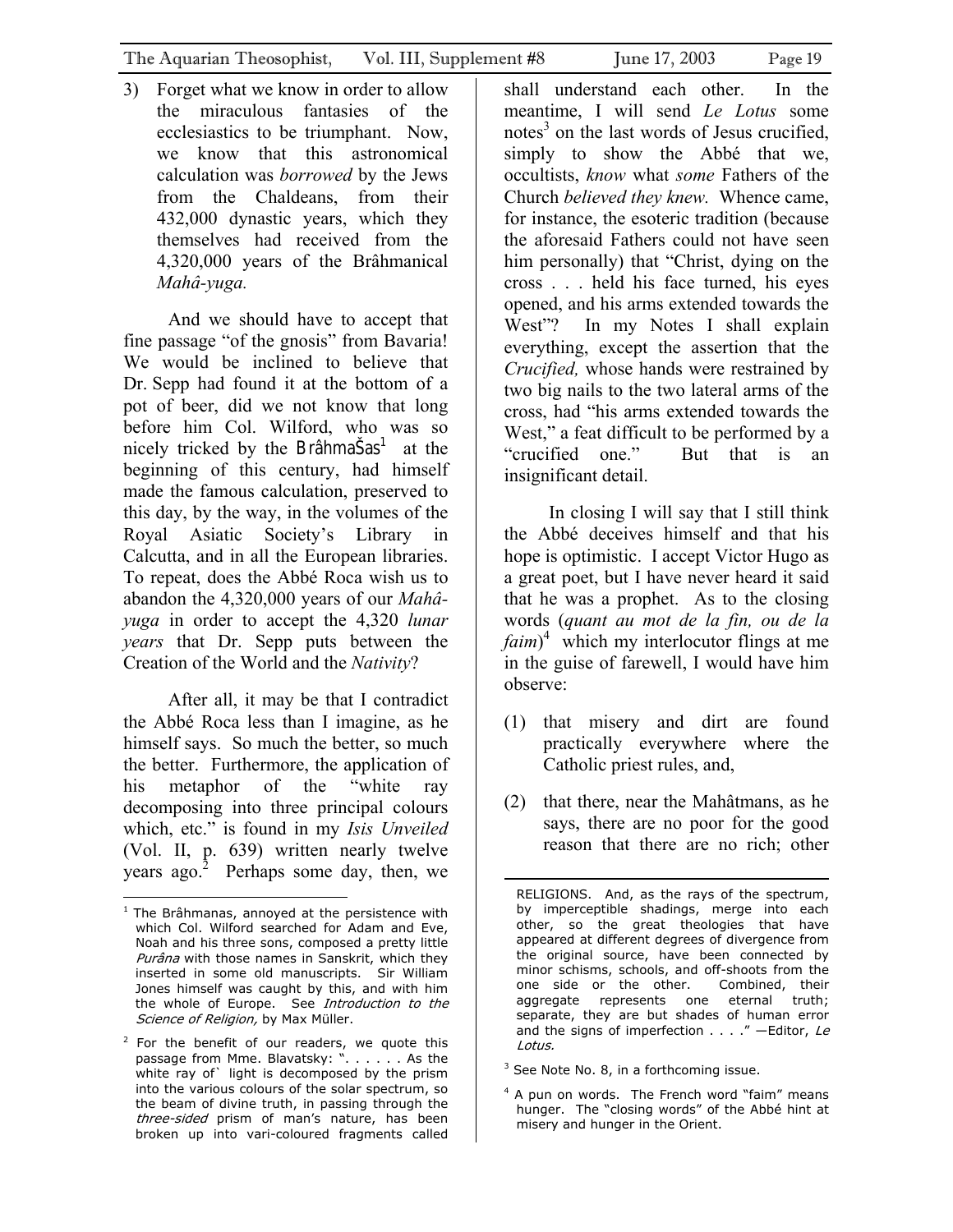<span id="page-19-0"></span>people, besides the mendacious missionaries, have been there.

And now that I have answered the Abbé Roca, the *Catholic priest*, I will terminate this unduly lengthy reply by addressing Mr. Roca, my critic and interlocutor, who is as courteous as he is spiritual when he is willing to forget his cassock. It is to the latter that I express my sincere regret that I have had to parry all his blows and to contradict him in everything and everywhere. If he thinks this reply, as well as my previous "Notes," to be a new "drubbing," he will be wrong. For if we do not understand one another though he may say *he understands me very well —* that is because, while in appearance we are both speaking the same language, our ideas as to the value and meaning of Christian esotericism, of Brâhman-Buddhist esotericism, and of that of the Gnostics, are diametrically opposed. He derives his conclusions and his esoteric data from sources which I could not know, since they are of modern invention, while I am speaking to him in the language of the ancient Initiates and offer him the conclusions of archaic esotericism which, in their turn, as far as I can see, are quite unfamiliar to him.

To define with accuracy and *without ambiguity* our respective positions, it seems to me that, while I offer an esoteric outline of the *universal* Christos, *i.e.,* of the impersonal and pre-Christian LOGOS, he answers me by falling back upon the sectarian Christ of the modern era, on the ecclesiastical and dogmatic Christ whose pattern is pre-Christian. To the esotericism of the ancient Gnosis that he declares the Church has lost, he opposes the scholastic esotericism of the Middle Ages. He tries to get even with me by means of the subtleties of theologians and Rosicrucians who, to escape being burned alive, concealed themselves under a cloak of orthodoxy and openly affected a Christianity against which they protested

in secret. In view of all this, how could we understand each other? As to "better appreciating each other," I thank the Abbé for his kind wishes, while doubting whether he can ever appreciate the *smoothness of my manners* combined with the *extreme frankness of my language*; as for myself, I beg him to believe that I have always appreciated in him the able writer of large and liberal heart, as well as the fearless priest who has the rare courage of

After all, *vera pro gratiis,* even though that saying ought to be followed by its opposite, *veritas odium parit.* 

his opinions.

H. P. BLAVATSKY, *CORRESPONDING-SECRETARY OF THE THEOSOPHICAL SOCIETY.* 



#### **A FEW COMMENTS ON KUNDALINI ENERGY**

The piece about Kundalini energy on Valerie Hunt's web page is a useful item, despite its lack of discrimination between "mediumistic-Kundalini" and "spiritual-Kundalini".http://www.bioenergyfields.org/index.asp?SecId=4&SubSecid=33

The unhealthy and dangerous use of Kundalini is the old story of students hungering for personal psychic growth BEFORE they learn service to nature in general, and humanity in particular. If such students would stress the pituitary (*Ajna*) or even the pineal glands in the brain (spiritual centers), it might be a different story, but stressing the Muladhara chakra is a dead giveaway for power hunger and personal selfishness.

Centering in the Pituitary and Pineal leads one to gradually realize that they owe a debt to the sun, the sky, the rain, the wind, that they belong to all humans as well, that they hold their Being in *trust* not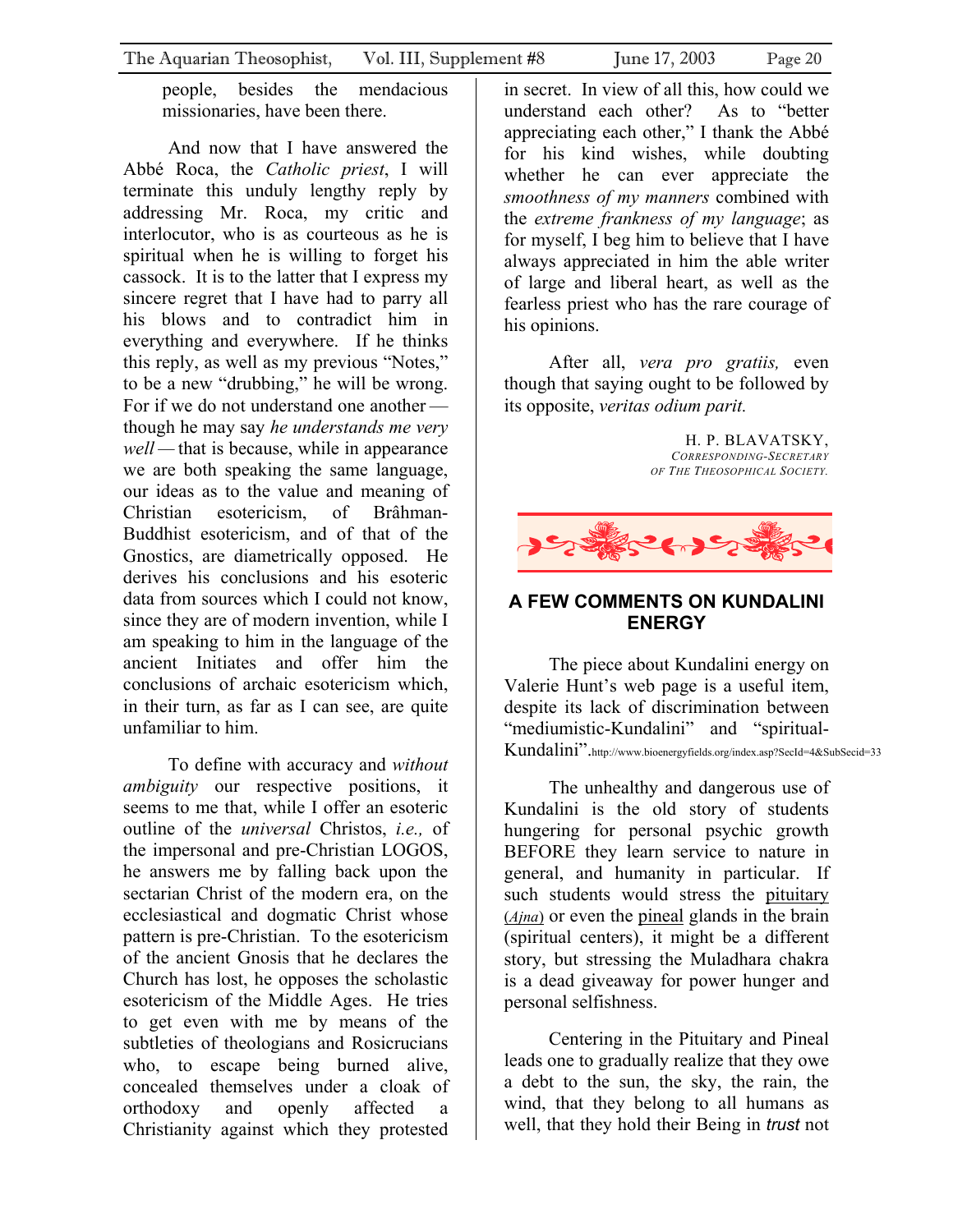as an ownership, or for private growth, but as a spiritual offering. The following are links to a Rosicrucian web page with an discussion of Spiritual versus Psychic Development, and a Theosophical link describing the roles of the Pineal and Pituitary glands:

[http://www.rosicrucian.com/zineen/pamen](http://www.rosicrucian.com/zineen/pamen042.htm) [042.htm](http://www.rosicrucian.com/zineen/pamen042.htm)

[http://www.theosociety.org/pasadena/man](http://www.theosociety.org/pasadena/man-evol/mie-16.htm)[evol/mie-16.htm](http://www.theosociety.org/pasadena/man-evol/mie-16.htm)

This link depicts the basic physiology of the chakras:

[http://www.dimensional.com/~ahm/matrix/](http://www.dimensional.com/~ahm/matrix/SpSt/glands.htm) [SpSt/glands.htm](http://www.dimensional.com/~ahm/matrix/SpSt/glands.htm)

In summary, Muladhara Chakra focus of Kundalini power develops separateness and selfishness, and is dangerous to the practitioner because it leads to mediumship and control by unscrupulous entities on the psychic plane. Using Mr. Leadbeater's recommendations on Kundalini (cited in Dr. Hunt's article) would put one directly into mediumship. Here's what Anagarika Dharmapala, a direct pupil of HP Blavatsky and resuscitator of Buddhism said of his experience with Leadbeater in his letter of Sept. 26, 1922 to *The Buddhist Chronicle*  of Ceylon. He evidently met Leadbeater in 1886 when he accompanied Olcott to Ceylon:

Dear Sir,

===============

 The Buddhist English School, founded by C. W. Leadbeater, has a history. Mr. Leadbeater showed his fondness to a number of boys, and he started the school to teach them. *The school became the centre of scandal,* and Mr. Leadbeater had to be sent away for a time to Adyar and the school was left on the hands of the Sinhalese teachers. On his return from Adyar, it was found that he

had not undergone any change, and he began holding séances with the few boys until midnight in a darkened room. I was one of the sitters. Mr. Leadbeater made us lay our hands on the tea-table, and we observed that it began to move. Then he talked to the spirit and established a code of raps to get answers. The first thing he did was to get the record of our past lives. Each one got a name and one boy was told he was the wife of Leadbeater in a past birth.

 We continued on for some weeks and gave it up because of the scandal.

==============================

Anagarika Dharmapala.

Kundalini is gentle and improving to all who point their heart in the right direction, but if we expect to cage it up for our own private HIGH — it will kill as easy as it creates. Moderating Cosmic electricity with nervous fluid or human electricity, requires an unselfish intent, an eye for universal benefit. Here's what Pandit Bhavani Shankar, a Chela of Master  $KH$  — one who later joined the ULT says of the two approaches:

HPB refers to this spiritual process in the following passage in the *Voice of the Silence* and in her notes thereon.

Let not thy 'Heaven-Born,' merged in the sea of Maya, break from the Universal Parent (Soul), but let the fiery power retire into the inmost chamber, the chamber of the Heart and the abode of the World's Mother. Then from the heart that Power shall rise into the sixth, the middle region, the place between thine eyes, when it becomes the breath of the ONE SOUL, the voice which filleth all, thy Master's Voice.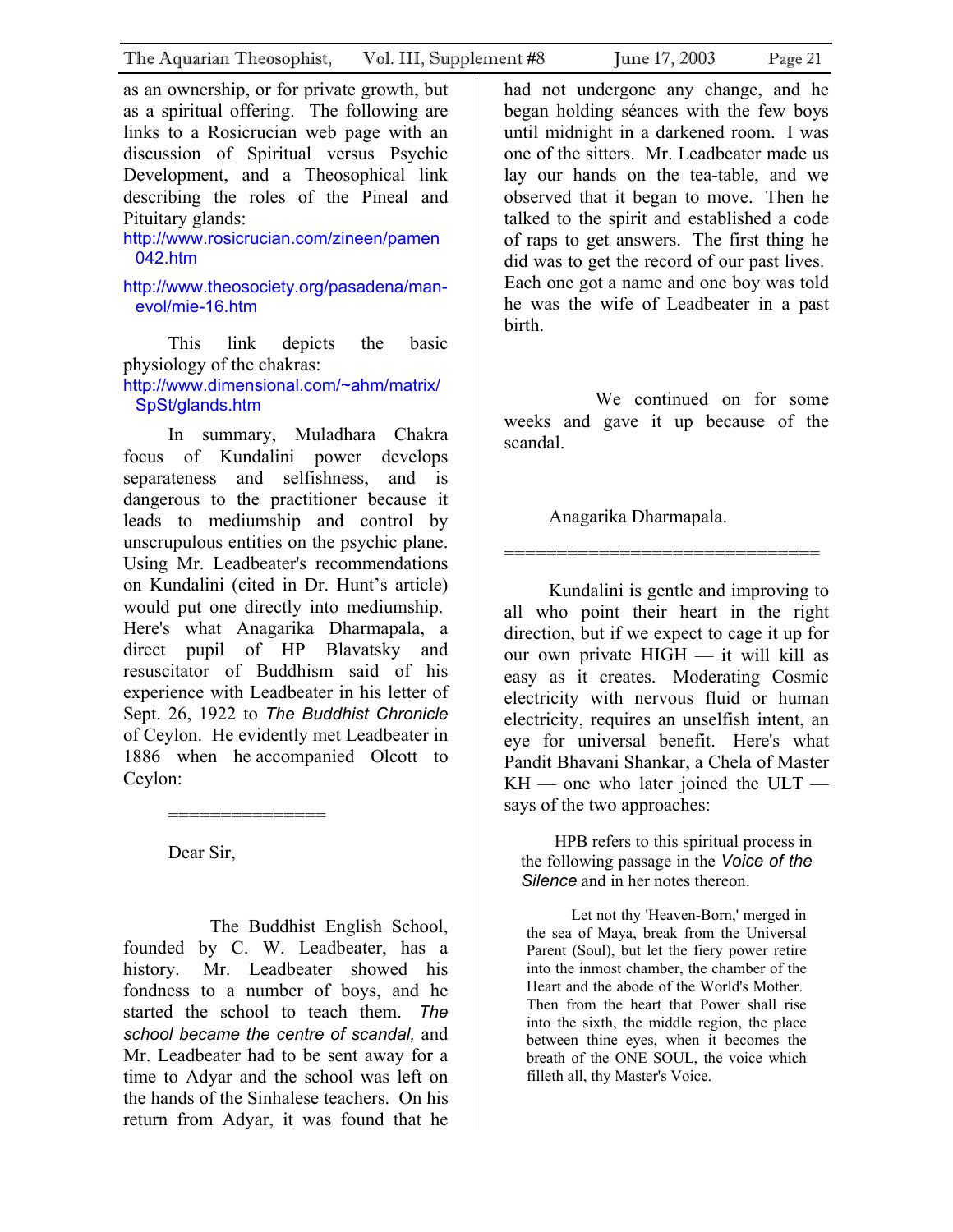In her note on the words "power" and the "world mother" in the above passage she says:

These are names given to *Kundalini —* one of the mystic 'Yogi powers'. It is *Buddhi* considered as an active instead of a passive principle. . . .

Thus the electro-spiritual force called Kundalini is the result of the spiritual development of man and has **nothing to do with physical and mechanical processes**.

But there is the lower Kundalini also, seated in the Muladhara Chakra, at the base of the spine, which Hatha-yogis try to awaken by Pranayama (restraint of breath). It is a dangerous process and has nothing to do with spirituality. There is another set of teachers who, by external stimuli such as crystal gazing, and focusing the attention and gaze on the Chakra between the eye-brows, advocate the development of clairvoyance, psychic vision, which is quite distinct from spiritual clairvoyance. The tiny serpent seen in this Chakram by the psychic is not the real spiritual power called Kundalini. The psychic person sees different objects in a finer world just as we see here the physical objects, but there is in him the sense of separateness **as deep, if not deeper**, as in the ordinary man, and he accentuates this separateness by setting his false and petty self against the surroundings, and striving for domination over them.

This is a process, the reverse of spiritual, a projection of the lower and false into the higher and the real. Saints and sages have time and oft taught, distinguishing real spirituality from these artificial methods which are prompted by the thirst for power and "Siddhis" (occult powers). Thus the great sage Dnyaneshvari in his famous mantra says: "Awakening the serpent by the control of the nine gates [of the body] and passing it through Sushumna (solar ray), which is one of the three Nadis, such is not, say the Munis, the path. . . . Similarly does Machhendra teach his disciple Gorakh

Real spiritual clairvoyance develops in the initiate as naturally as a bud at its proper time blooms into a flower. It is vision and feeling blended into one wherein the separateness of the seer, the seeing and the seen, is altogether absent. (Bhavani Shankar, *The Doctrine of the Bhagavad Gita,* pp. 18-20.

Hence the mind is distinguished by reason of its being immovable, and the Goddess (Speech) by reason of her being movable**.**"

This allegory is at the root of the Occult law, which prescribes silence upon the knowledge of certain secret and invisible things perceptible only to the spiritual mind (the 6th sense), and which cannot be expressed by "noisy" or uttered speech**.** This chapter of *Anugîtâ* explains, says Arjuna Misra, Prânâyâma, or regulation of the breath in Yoga practices**.**  This mode, however, without the previous acquisition of, or at least full understanding of the two higher senses, of which there are seven, as will be shown, pertains rather to the lower Yoga**.** The *Hâtha* so called was and still is discountenanced by the Arhats**.** It is injurious to the health and alone can never develop into Raj Yoga**. (SDI, 95)** 

**Rechaka** *(Sk.).* A practice in Hatha Yoga, during the performance Prânâyâma or the regulation of breath: namely, that of opening one nostril and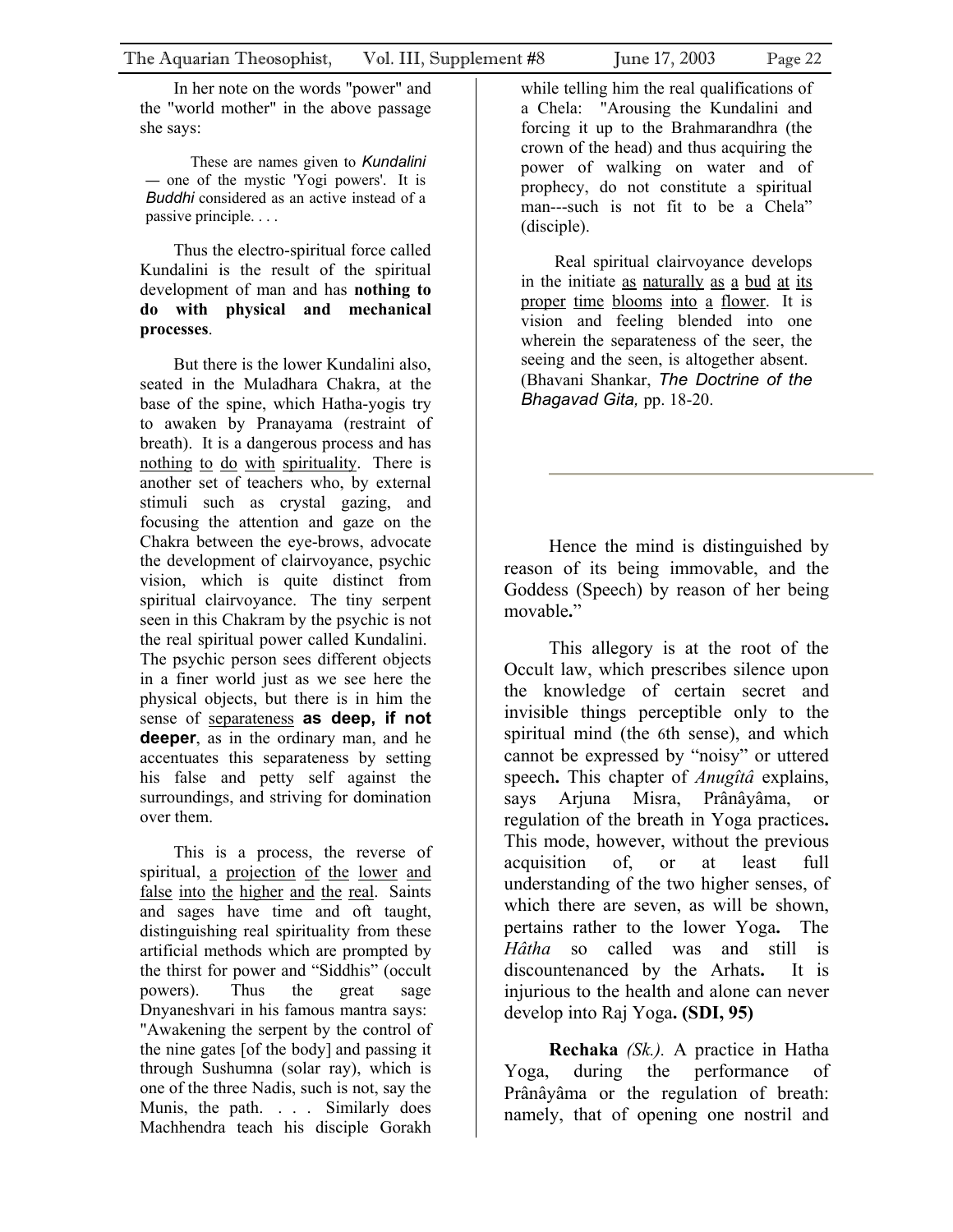emitting breath therefrom, and keeping the other closed; one of the three operations respectively called Pûraka, Kumbhaka and Rechaka — operations very pernicious to health. (*Theosophical Glossary,* p. 276)

Such, then, is the occult science on which the modern ascetics and Yogis of India base their soul development and powers. They are known as the Ha˜ha-Yogis. Now, the science of Ha˜ha-Yoga rests upon the "suppression of breath," or PrāŠāyāma, to which exercise our Masters, are unanimously opposed. ….

The science of the five breaths––the moist, the fiery, the airy, etc., etc.––has a twofold significance and two applications. By the Tāntrikas it is accepted literally, as relating to the regulation of the vital, lung breath, but by the ancient Rāja-Yogis as **referring to the mental or "will" breath**, which alone leads to the highest clairvoyant powers, to the function of the Third Eye and the acquisition of the true Rāja-Yoga occult powers. The difference between the two is enormous. The former, as shown, use the five lower Tattvas; the latter begin by using the three higher alone  $\frac{1}{\sqrt{2}}$  for mental and will development. . . . [HPB to her Students)

Shall we forget "the Great Orphan" in our mad rush to become better than our neighbour?



## **The great Orphan: Humanity**

I hope that at least *you* will understand that we (or most of us) are far from being the heartless, morally dried up mummies some would fancy us to be. "Mejnour"  $8$  is very well where he is as an ideal character of a thrilling — in many respects truthful story. Yet, believe me, few of us would care to play the part in life of a desiccated pansy between the leaves of a volume of solemn poetry. We may not be quite the "boys" — to quote Olcott's irreverent expression when speaking of us — yet none of *our* degree are like the stern hero of Bulwer's romance. While the facilities of observation secured to some of us by our condition certainly give a greater breadth of view, a more pronounced and impartial, as a more widely spread humaneness — for answering Addison, we might justly maintain that it *is* "the business of 'magic' to humanise our natures with compassion" for the whole mankind as all living beings, instead of concentrating and limiting our affections to one predilected race — yet few of us (except such as have attained the final negation of Moksha) can so far enfranchise ourselves from the influence of our earthly connection as to be insusceptible in various degrees to the higher pleasures, emotions, and interests of the common run of humanity. Until final emancipation reabsorbs the *Ego*, it *must* be conscious of the purest sympathies called out by the esthetic effects of high art, its tenderest cords respond to the call of the holier and nobler *human* attachments. Of course, the greater the progress towards deliverance, the less this will be the case, until, to crown all, human and purely individual personal feelings — blood-ties and friendship, patriotism and race predilection — all will give away, to become blended into one universal feeling, the only true and holy, the only unselfish and Eternal one — Love, an Immense Love for humanity — as a *Whole*! For it is "Humanity" which is the great Orphan, the only disinherited one upon this earth, my friend. And it is the duty of every man who is capable of an unselfish impulse to do something, however little, for its welfare. Poor, poor humanity! It reminds me of the old fable of the war between the Body and its members; here too, each limb of this huge "Orphan" — fatherless and motherless — selfishly cares but for itself. The body uncared for suffers eternally, whether the limbs are at war or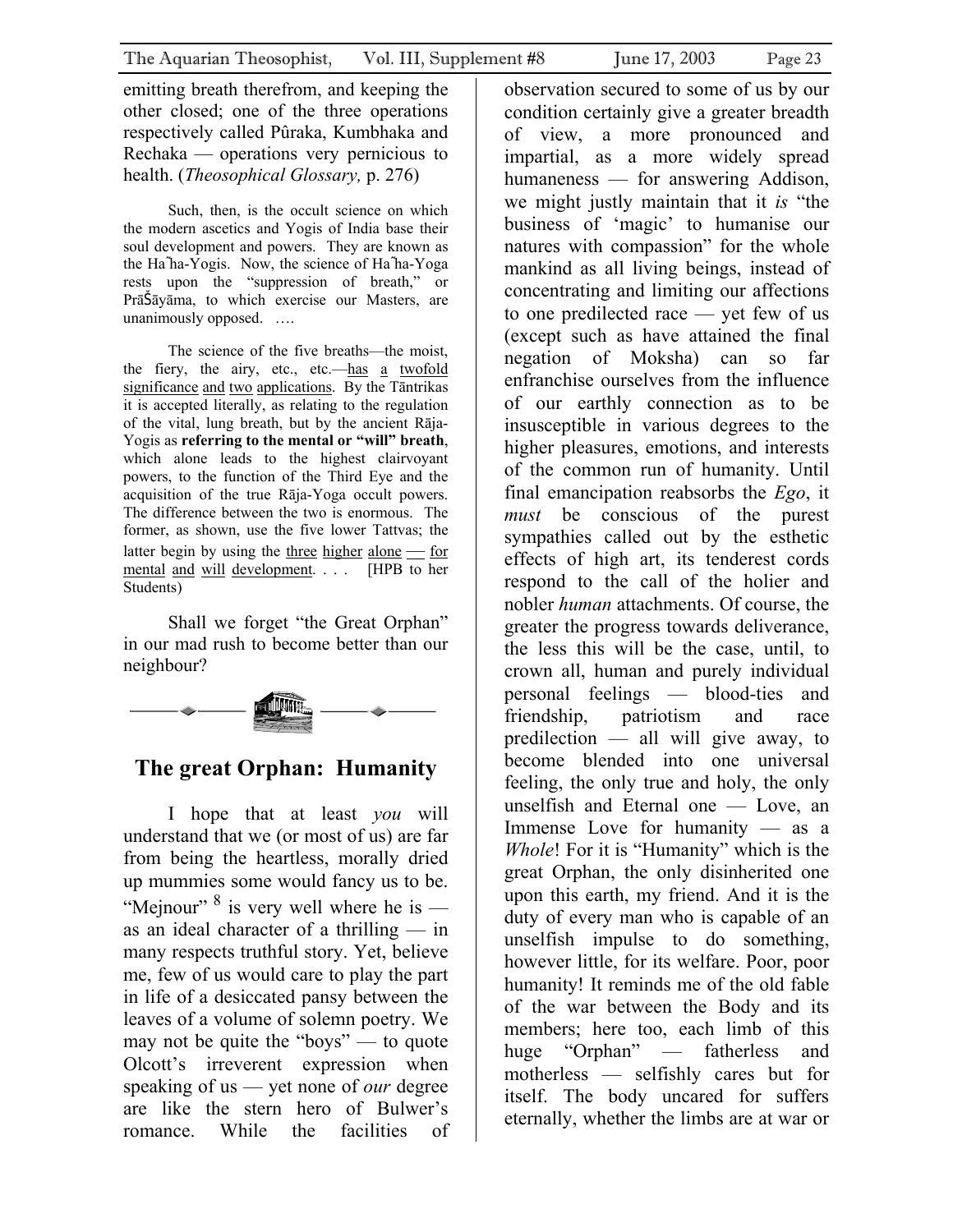<span id="page-23-0"></span>at rest. Its suffering and agony never cease. . . . And who can blame it — as your materialistic philosophers do — if, in this everlasting isolation and neglect it has evolved gods unto whom "it ever cries for help but is not heard!" Thus—

"Since there is hope for man *only in man* I would not let *one* cry whom I could save! . . ."

(ML, p. 32-33)



#### PASSIVITY AND ITS DANGERS

THOUGH it is one of the objects of consciousness of the reality of the Theosophy to awaken in Man a metaphysical and spiritual planes, still such awakening is not intended to loosen or undermine Man's footing on this, the physical plane. The truth of this statement must strike every Theosophist as self evident. The aim is to apply our philosophy, and the place of application can be nowhere else than here, where we are. The real purpose of our introduction to other planes is to strengthen and make surer our footing in this objective sphere by a knowledge of its relationship to the subjective Kosmos. All this sounds simple enough and appeals to the common sense; yet actually it is a hard lesson for students to master. This difficulty is evidenced by the failure of so many promising and aspiring Theosophists to recognize the difference between true concentration and the spurious varieties. Those who think it lies in mere method and exercise miss the mark at the very outset and are imperceptibly carried far from their wished-for goal. There is no middle path, no compromise, for the serious student of Theosophy. The would-be master of concentration must learn that there can be no concentration without consecration. His consecration is to Humanity and his Higher Self and from this basis he works in

the world, with the world and for the world.

One of the dangers, pointed out by all true teachers of the Science of Life, is passivity. If we examine the various systems of concentration which are taught. for a price by the professors of occultism, east and west — we shall find they all have in common the assumption of a passive attitude by the student. The outcome of such an attitude is twofold: to make the student the victim of forces and powers he knows nothing about, and to tear him away from the only sphere he does know something about — this physical, objective world. These deluded ones are truly neither here nor there, and sooner or later their end is tragic. Says Mr. Judge in *Notes on the Bhagavad-Gita,* page 128: "It is not meditation to stare at a spot on the wall for a fixed period, or to remain for another space of time in a perfectly vacuous mental state which soon runs into sleep. All those things are merely forms which in the end will do no lasting good. But many students have run after these follies, ignoring the true way. The truth is, the right method is not easy; it requires thought and mental effort, with persistency and faith. Staring at spots and such miscalled occult practices arc very easy in comparison with the former." Bearing on this point, one of the Masters wrote: "the British T. S. does not progress one step practically. They are of the Universal Brotherhood *but in name,* and gravitate at best towards *Quietism —* that utter paralysis of the Soul. They are intensely selfish in their aspirations and will get but the reward of their selfishness."

The term "Quietists" is defined in the *Theosophical Glossary* as follows: "A religious sect founded by a Spanish monk named Molinos. Their chief doctrine was that contemplation (an internal state of complete rest and passivity) was the only religious practice possible, and constituted the whole of religious observances. They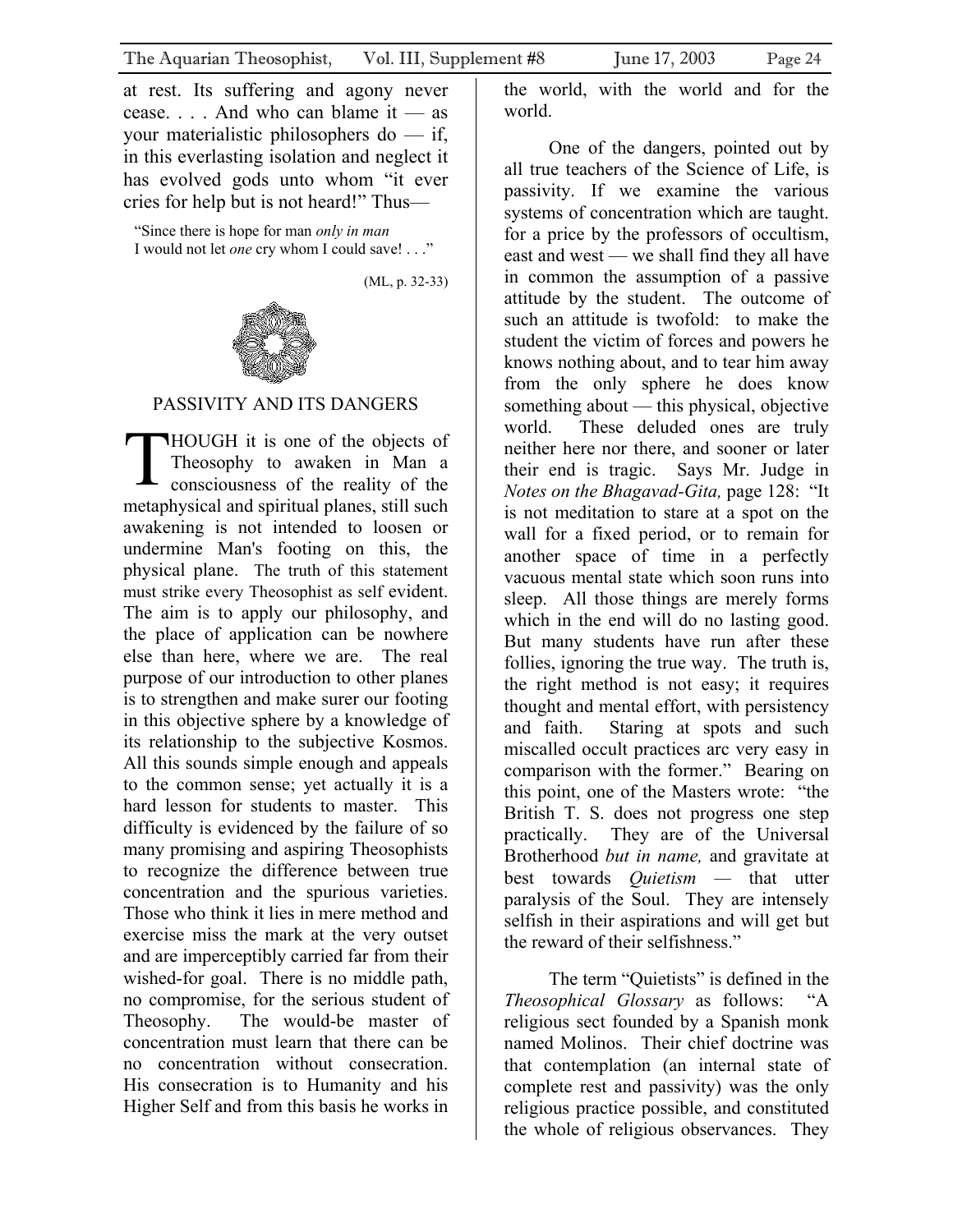were the Western *Hatha Yogis* and passed their time in trying to separate their minds from the objects of sense. The practice became a fashion in France and also in Russia during the early portion of this century."

Quietism is, therefore, Western *Hatha Yoga* and it is the practice of the latter that has brought a large part of the Orient to a spiritual impasse; made possible their subjection by nations which, though much inferior in psychic powers, are superior and firmly rooted in at least one plane, the despised physical one. Psychism does not necessarily denote spirituality. Psychism *is* defined in the *Glossary* as follows: ". . . A term now used to denote very loosely every kind of mental phenomena, *e. g.,* mediumship, and the higher sensitiveness, hypnotic receptivity, and inspired prophecy, simple clairvoyance in the astral light, and real divine seership; in short, the word covers every phase and manifestation of the powers and potencies of the *human* and the *divine Souls."* 

From this definition it is apparent that only the highest phase of psychism real divine seership — may be called spiritual. What distinguishes this phase from all the others is also stated in the definition — the one is a manifestation of the powers and potencies of the *divine Soul;* the others, of the *human soul.*  Spiritualistic mediumship and hypnotic receptivity are two very crude forms of *Hatha Yoga especially* prevalent in the West. In the East the range of psychic power is far wider, but, with the exception of rare cases, it all pertains to the human soul only — the lower aspect of *manas*. What makes it lower is that the aspiration of the devotee is selfish. He is centered in self, instead of in SELF. The "Soul withdraws like the  $sh_v$  turtle in the carapace of SELFHOOD" — "Quietism."

Passivity includes all forms of running away from life, whether .retreating to a monastery or forest, or simply evading Karmic duties and responsibilities. Is not this the very burden of the *Bhagavad-Gita?* Meditation, teaches Krishna, can never be attained by an escape from action. It is only towards the fruit that we should remain passive and indifferent. It is this passivity of non-action with its accompanying aspiration for personal liberation which has been and still is the weakness of India…. Spiritual selfishness will bring about the gradual decadence and ultimate downfall of a nation as surely as will material selfishness.

The distinction between "the lower IDDHI" — those abnormal powers in man which embrace "the lower, coarse, psychic and mental energies" — and the Higher *Siddhis* is emphasized throughout the whole of *Isis Unveiled* and pointedly summarized in the final chapter as follows:

There are two kinds of seership that of the soul and that of the spirit. The seership of the ancient Pythoness, or of the modern mesmerized subject, vary but in the artificial modes adopted to induce the state of clairvoyance. But, as the visions of both depend upon the greater or less acuteness of the senses of the astral body, they differ very widely from the perfect, omniscient spiritual state; for, at best, the subject can get but glimpses of truth, through the veil which physical nature interposes. The astral principle, or mind, called by the Hindu Yogin *favatma,* is the sentient soul, inseparable from our physical brain, which it holds in subjection, and is in its turn equally trammelled by it . . . But the seer-adept knows how to suspend the mechanical action of the brain. His visions will be clear as truth itself, uncolored and undistorted, whereas, the clairvoyant, unable to control the vibrations of the astral waves, will perceive but more or less broken images through the medium of the brain. The seer can never take flickering shadows for realities, for his memory being as